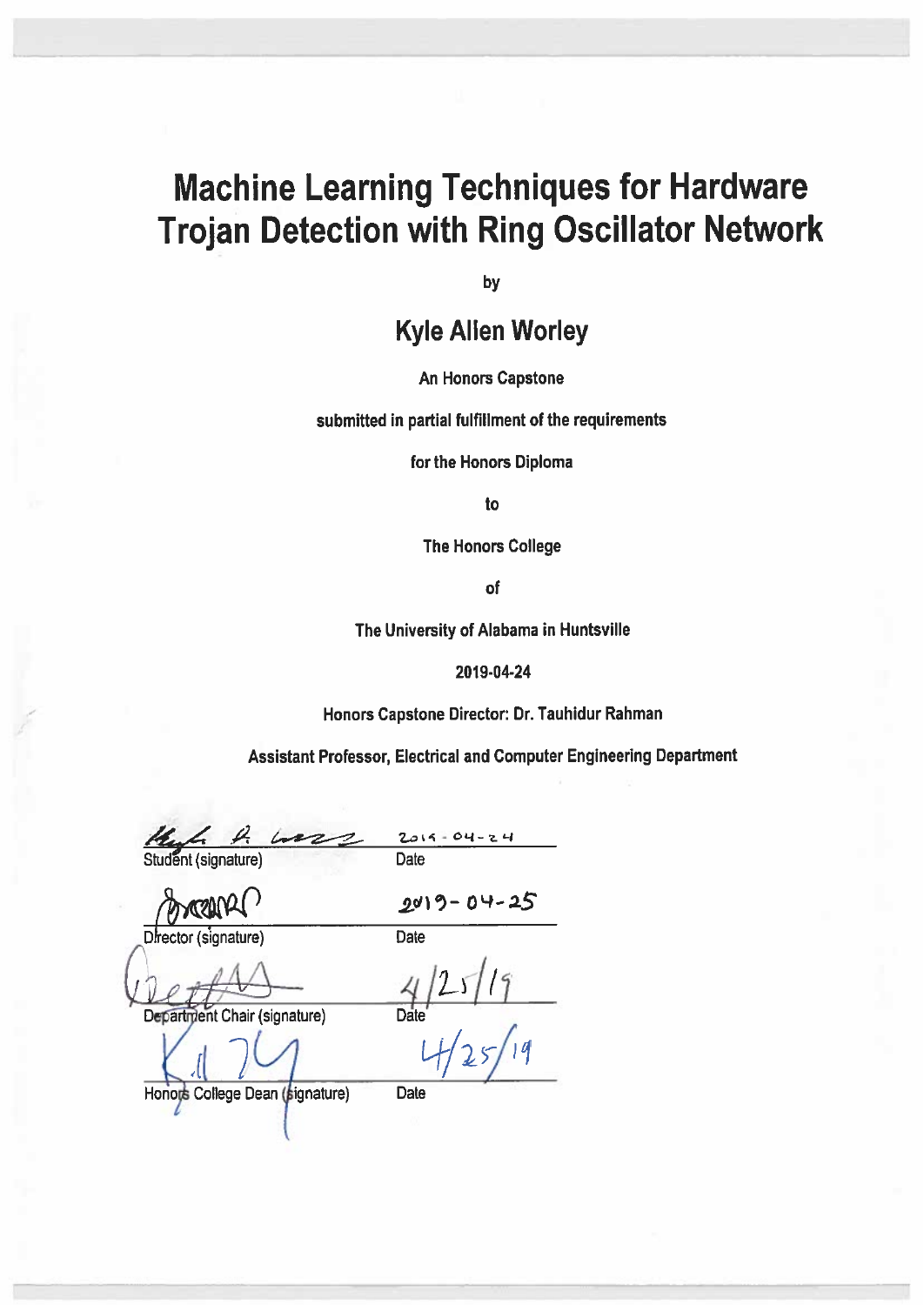

**Honors College** Frank Franz Hall +1 (256) 824-6450 (voice)  $+1$  (256) 824-7339 (fax) honors@uah.edu

Honors Thesis Copyright Permission

This form must be signed by the student and submitted as a bound part of the thesis.

In presenting this thesis in partial fulfillment of the requirements for Honors Diploma or Certificate from The University of Alabama in Huntsville, I agree that the Library of this University shall make it freely available for inspection. I further agree that permission for extensive copying for scholarly purposes may be granted by my advisor or, in his/her absence, by the Chair of the Department, Director of the Program, or the Dean of the Honors College. It is also understood that due recognition shall be given to me and to The University of Alabama in Huntsville in any scholarly use which may be made of any material in this thesis.

Kyle Worker

Student Name (printed)

all late h.

**Student Signature** 

 $2019 - 64 - 24$ 

Date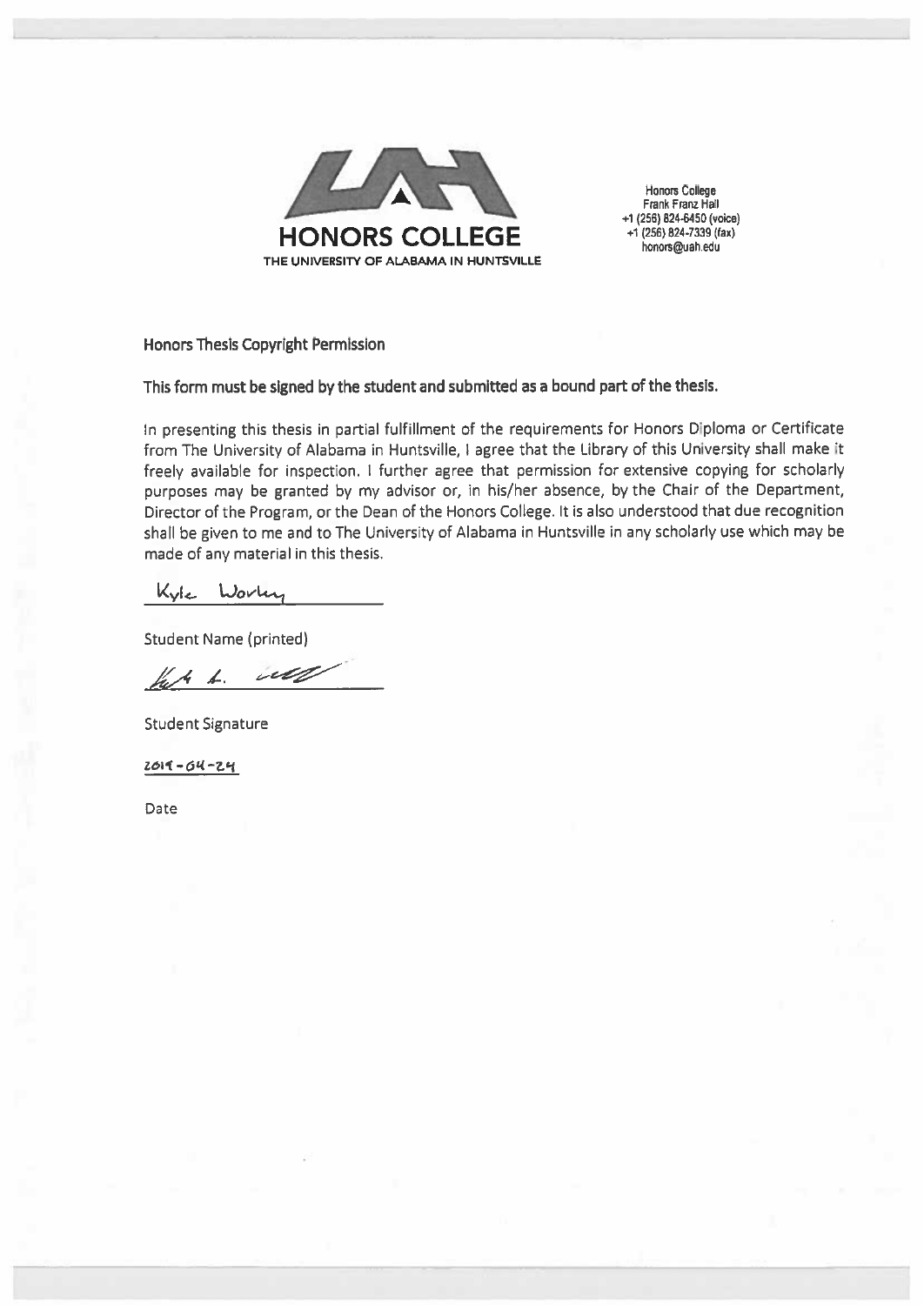## **Machine Learning Techniques for Hardware Trojan Detection with Ring Oscillator Network**

**by**

### **Kyle Allen Worley**

#### **An Honors Capstone**

**submitted in partial fulfillment of the requirements** 

**for the Honors Diploma**

**to** 

**The Honors College** 

**of** 

**The University of Alabama in Huntsville**

#### **2019-04-24**

**Honors Capstone Director: Dr. Tauhidur Rahman**

**Assistant Professor, Electrical and Computer Engineering Department**

| Student (signature)             | Date |  |
|---------------------------------|------|--|
| Director (signature)            | Date |  |
| Department Chair (signature)    | Date |  |
| Honors College Dean (signature) | Date |  |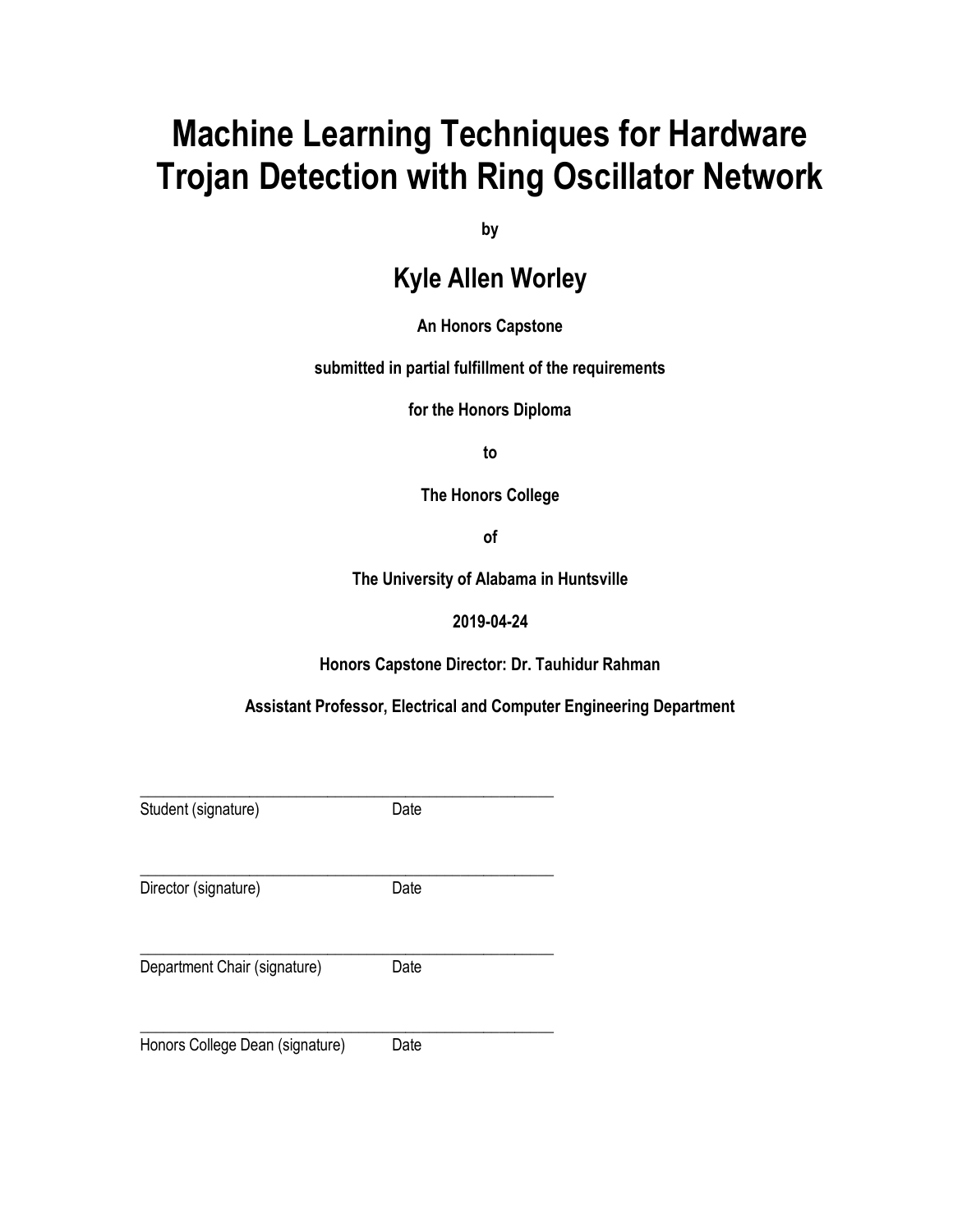

Honors College Frank Franz Hall +1 (256) 824-6450 (voice) +1 (256) 824-7339 (fax) honors@uah.edu

#### Honors Thesis Copyright Permission

#### This form must be signed by the student and submitted as a bound part of the thesis.

In presenting this thesis in partial fulfillment of the requirements for Honors Diploma or Certificate from The University of Alabama in Huntsville, I agree that the Library of this University shall make it freely available for inspection. I further agree that permission for extensive copying for scholarly purposes may be granted by my advisor or, in his/her absence, by the Chair of the Department, Director of the Program, or the Dean of the Honors College. It is also understood that due recognition shall be given to me and to The University of Alabama in Huntsville in any scholarly use which may be made of any material in this thesis.

Student Name (printed)

\_\_\_\_\_\_\_\_\_\_\_\_\_\_\_\_\_\_\_\_\_\_\_\_\_\_\_\_

\_\_\_\_\_\_\_\_\_\_\_\_\_\_\_\_\_\_\_\_\_\_\_\_\_\_\_\_

Student Signature

\_\_\_\_\_\_\_\_\_\_\_

Date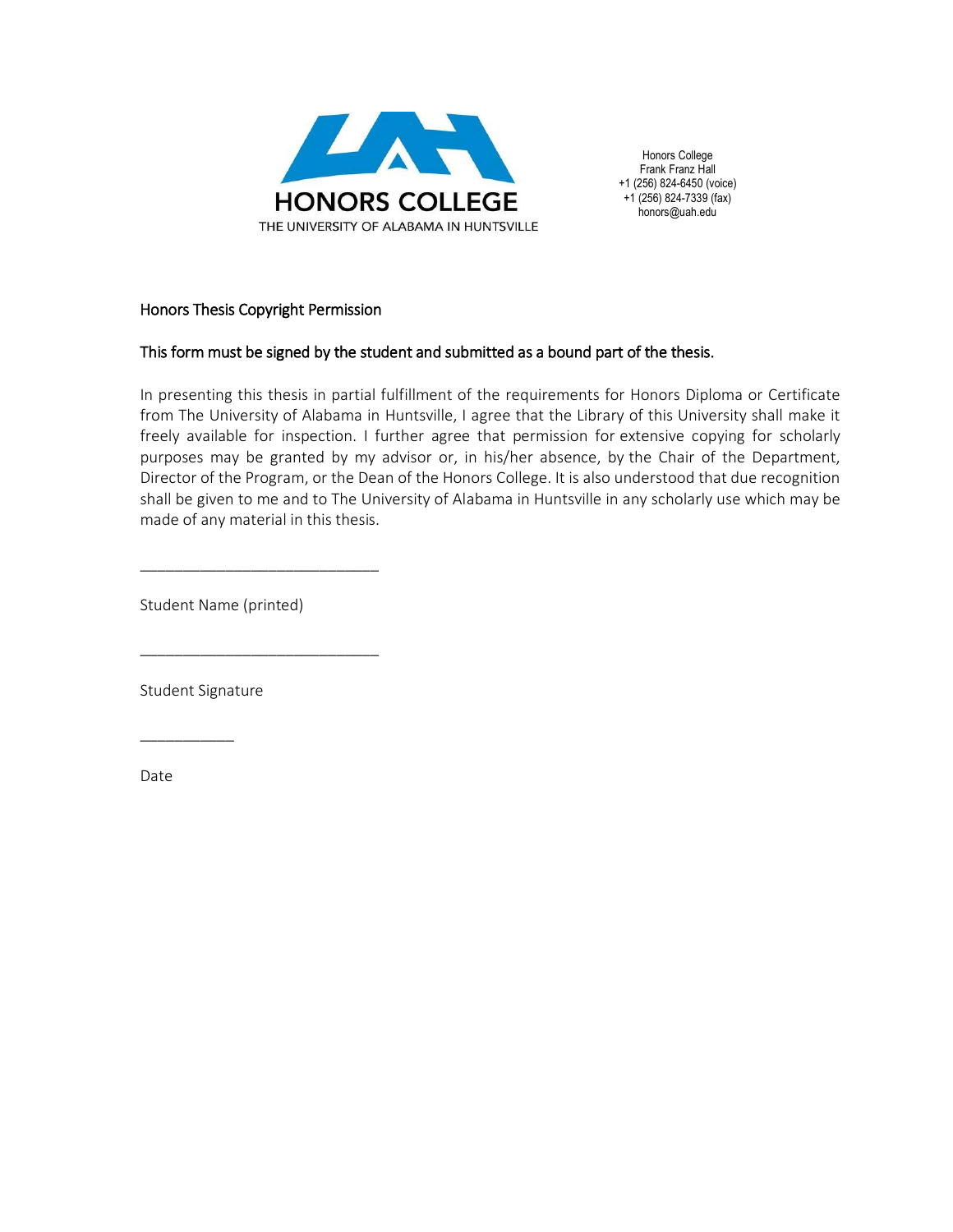## **Contents**

|                  | 0.1<br>0.2 |                                                                       | $\overline{2}$<br>3 |
|------------------|------------|-----------------------------------------------------------------------|---------------------|
| 1                |            | Introduction                                                          | $\overline{4}$      |
| $\overline{2}$   |            | <b>Background</b>                                                     | $\overline{7}$      |
|                  | 2.1        |                                                                       | $\overline{7}$      |
|                  |            | 2.1.1                                                                 | $\overline{7}$      |
|                  |            | 2.1.2                                                                 | 9                   |
|                  | 2.2        |                                                                       | 10                  |
| 3                |            | Supervised Machine Learning Techniques for Trojan Detection with Ring |                     |
|                  |            | <b>Oscillator Network</b>                                             | 12                  |
|                  |            | 3.0.1                                                                 | 12                  |
|                  |            | 3.0.2                                                                 | 12                  |
|                  |            | 3.0.3                                                                 | 13                  |
|                  |            | 3.0.4                                                                 | 14                  |
|                  |            | 3.0.5                                                                 | 16                  |
|                  |            | 3.0.6                                                                 | 17                  |
|                  |            | Ring Oscillator Network and Trojan Detection<br>3.0.7                 | 17                  |
|                  |            | 3.0.8                                                                 | 18                  |
|                  | 3.1        | Method                                                                | 19                  |
|                  | 3.2        |                                                                       | 20                  |
|                  | 3.3        |                                                                       | 25                  |
| $\boldsymbol{4}$ |            | <b>Future Work</b>                                                    | 26                  |
| $\overline{5}$   |            | Conclusion                                                            | 28                  |
|                  | 5.1        |                                                                       | 28                  |
|                  |            | 5.1.1                                                                 | 29                  |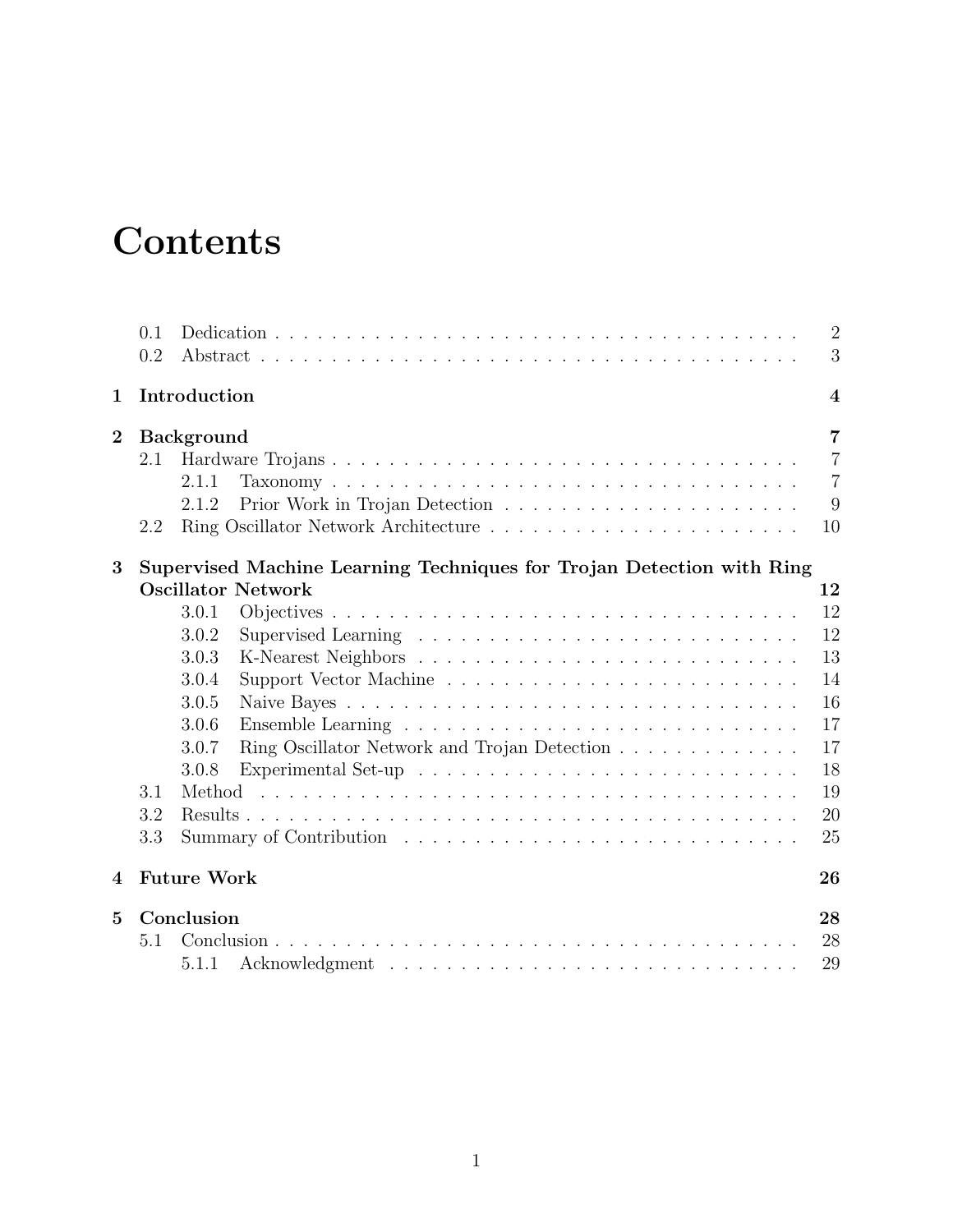### 0.1 Dedication

I would like to dedicate this work to my parents out of gratitude for the loving support they have provided throughout my academic career and beyond. Without the love of knowledge they instilled in me I simply would not be writing this. I would also like to extend my deepest appreciation for the support my advisor, Dr. Rahman, has provided me in preparing this work.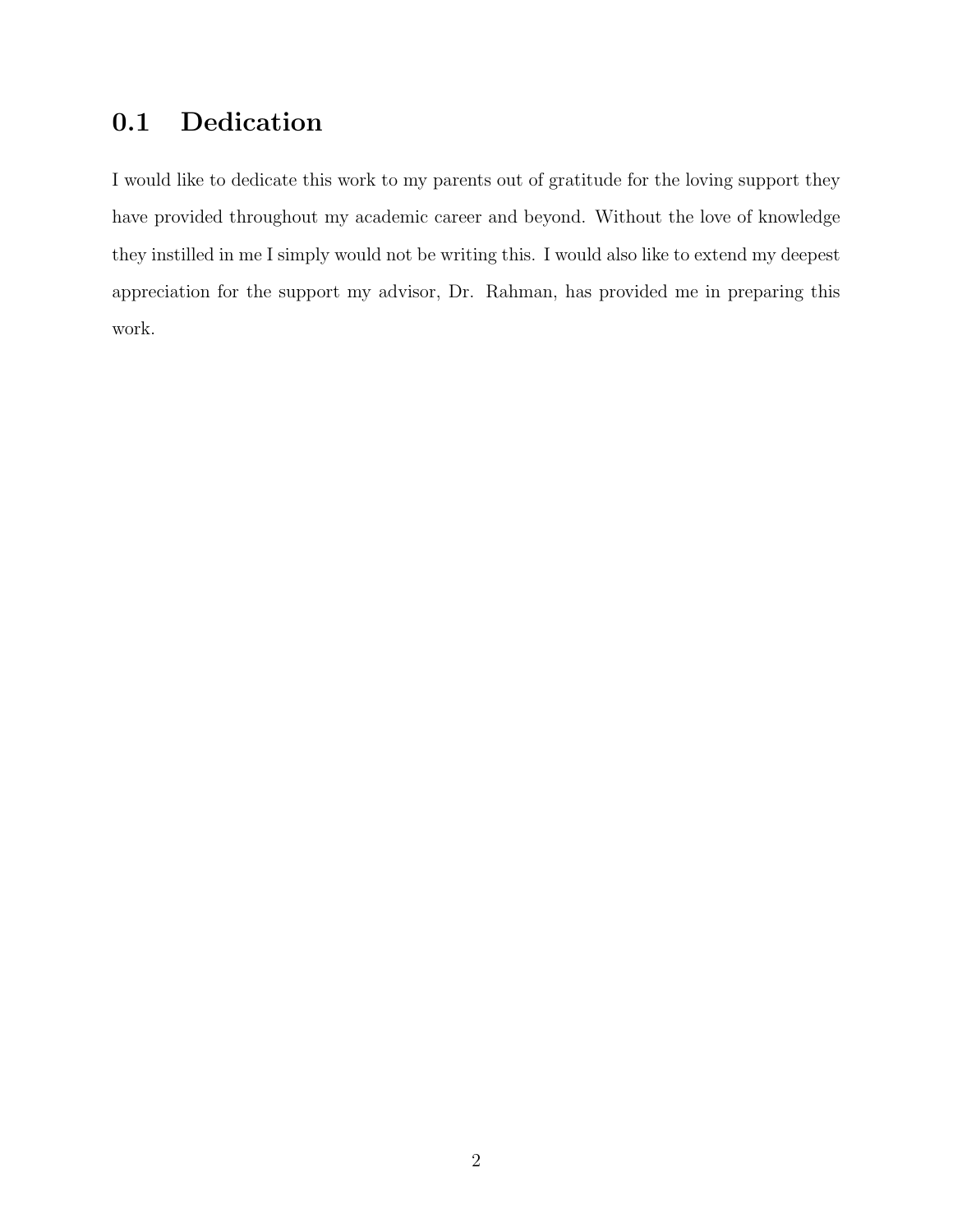#### 0.2 Abstract

With the globalization of the semiconductor manufacturing process, electronic devices are powerless against malicious modification of hardware in the supply chain. In order to maintain supply chain security and prevent the insertion of Trojans two possible approaches can be taken. One possible approach is to establish a trusted supply chain from the design house to the finished product. However, this often a difficult and expensive endeavor. The other possible solution is verify the integrity of the final product once it has been delivered.

This second option has spurred a need for accurate and efficient detection methods. The Ring oscillator network (RON) architecture is used to detect the Trojan by capturing the difference in power consumption; the power consumption of a Trojan-free circuit is different from the Trojan-inserted circuit. However, the process variation and measurement noise are the major obstacles to detect hardware Trojan with high accuracy. In this work, a quantitative comparison is used to evaluate four supervised machine learning algorithms and classifier optimization strategies for maximizing accuracy and minimizing the false positive rate (FPR). These supervised learning techniques show an improved false positive rate compared to principal component analysis (PCA) and convex hull classification by nearly 40% while maintaining  $> 90\%$  binary classification accuracy.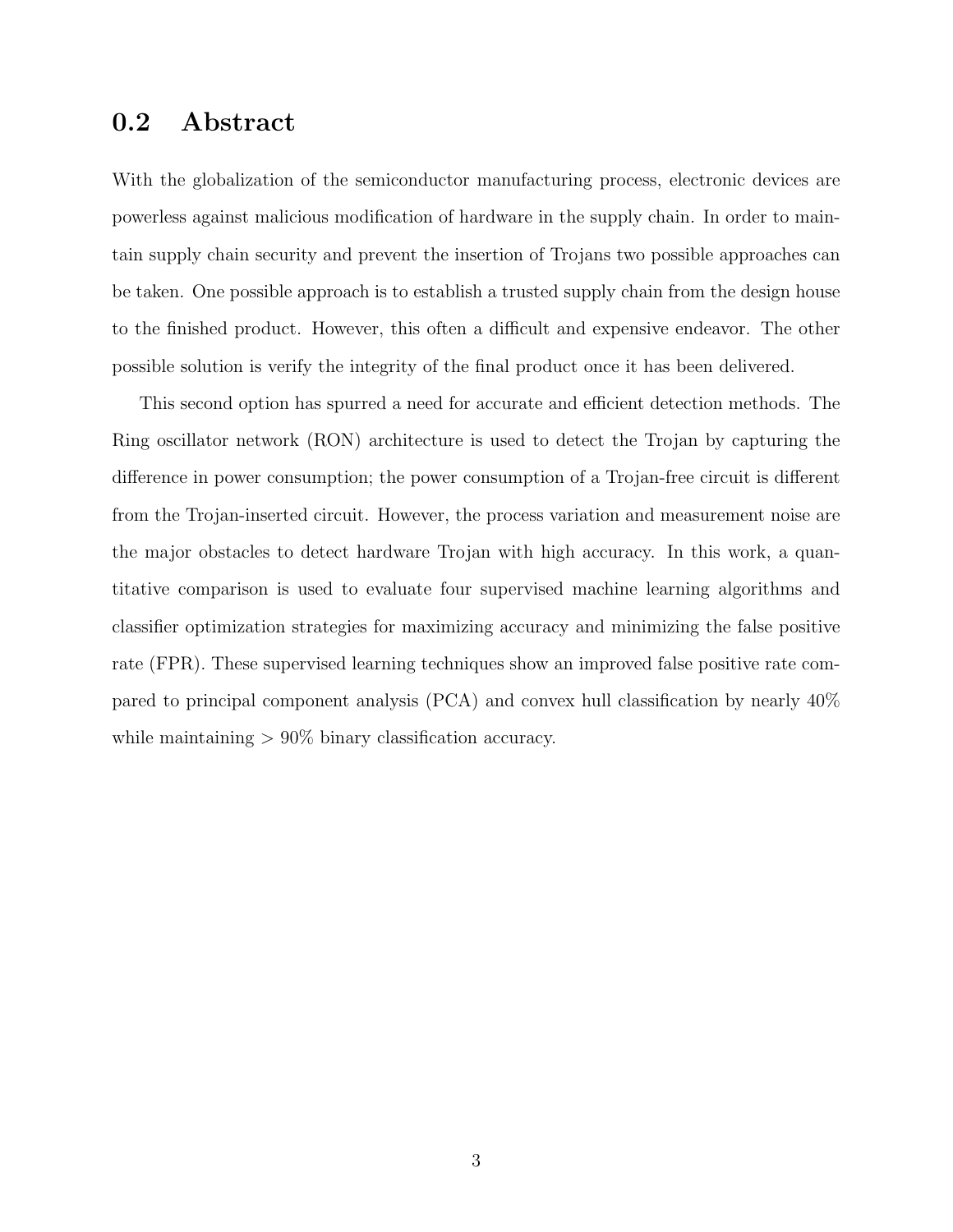# Chapter 1 Introduction

While the transition from vertically integrated supply chains to horizontally integrated has decreased costs for integrated circuit (IC) designers; the "fabless" approach comes with the steep price of trust [2, 3, 5, 6, 7, 9, 10, 11, 12]. Semiconductor designers now must trust their intellectual property (IP) to multiple parties in order to have their ICs manufactured at foundries [12, 9]. Not only do they run the risk of having their IP stolen, but it is not uncommon for untrusted system integrators and foundries to insert hardware Trojans before shipping the final product [2, 3, 5, 6]. These Trojans are capable of leaking sensitive information, disabling key portions of the IC, self-destructing the chip, or hindering performance [2, 3]. This has driven the need for fast, accurate, and simple methods of detecting infected ICs before they are able to taint the supply chain.

These attacks are only on the rise and growing in magnitude. Recently, allegations that even one of the world's most well-known computer hardware manufacturers, SuperMicro, was subject to such additions to the hardware they prepared for technology giants such as Amazon and Apple [1]. Furthermore, the United States government has been quite active in finding ways of securing government and contractor supply chains [31]. Modern supply chains are complex and require systems of trust to prevent malicious actors taking advantage of any steps. By and large these supply chains have become more exploitable due to the transition from vertically to horizontally integrated supply chains. In an vertically integrated configuration every stage of the manufacturing process is owned by one company. Everything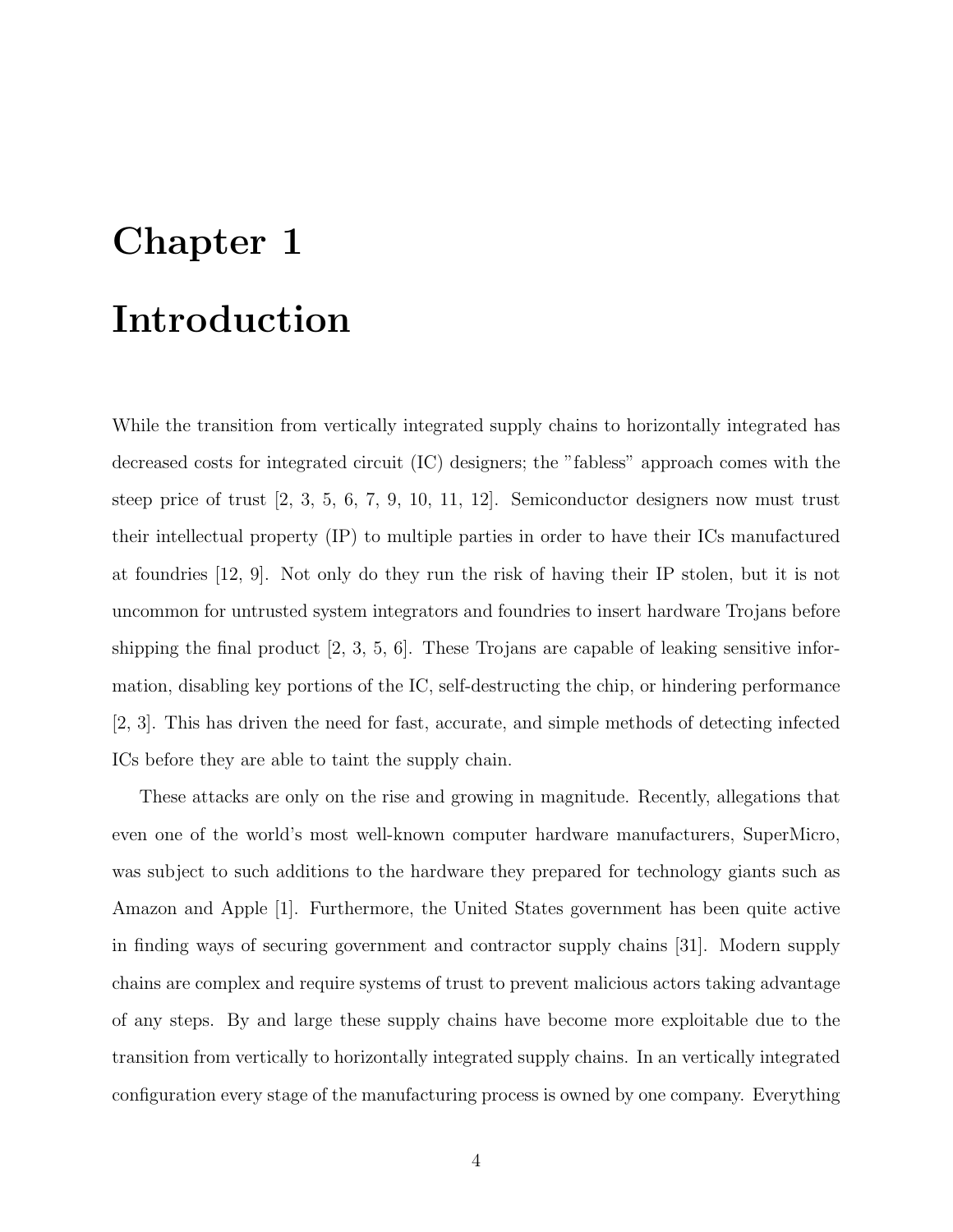from the initial design to the manufacturing to the final shipments are handled by groups owned by a single company. While these configurations are much more secure they are often expensive, and the rising costs of shrinking process nodes has driven semiconductor designers to outsource fabrication to one of the few global foundries. Fig. 1.1 provides an example of the many places a destination can reach before its final delivery.



Figure 1.1: A view of a modern semiconductor supply chain [10].

With this rising need, some research in the field of hardware security has been focused on finding optimal methods of detecting and classifying Trojans. Initial research suggested the use of semi-invasive strategies such as scanning electron microscopy (SEM) for failure analysis. However, this is expensive and time consuming for it to be applied to every IC. Using netlist failure detection techniques was also unsuccessful due to Trojans that add functional logic remaining undetected.

The most promising technique relies on the use of side channel information as it is noninvasive and can be done quickly. By monitoring side channel information from an IC power grid it is possible to detect Trojans due to their additional activity [16]. In [14], the authors developed a ring oscillator network (RON) in a chip's power grid for hardware Trojan detection. The increased switching activity from Trojan activation will manifest itself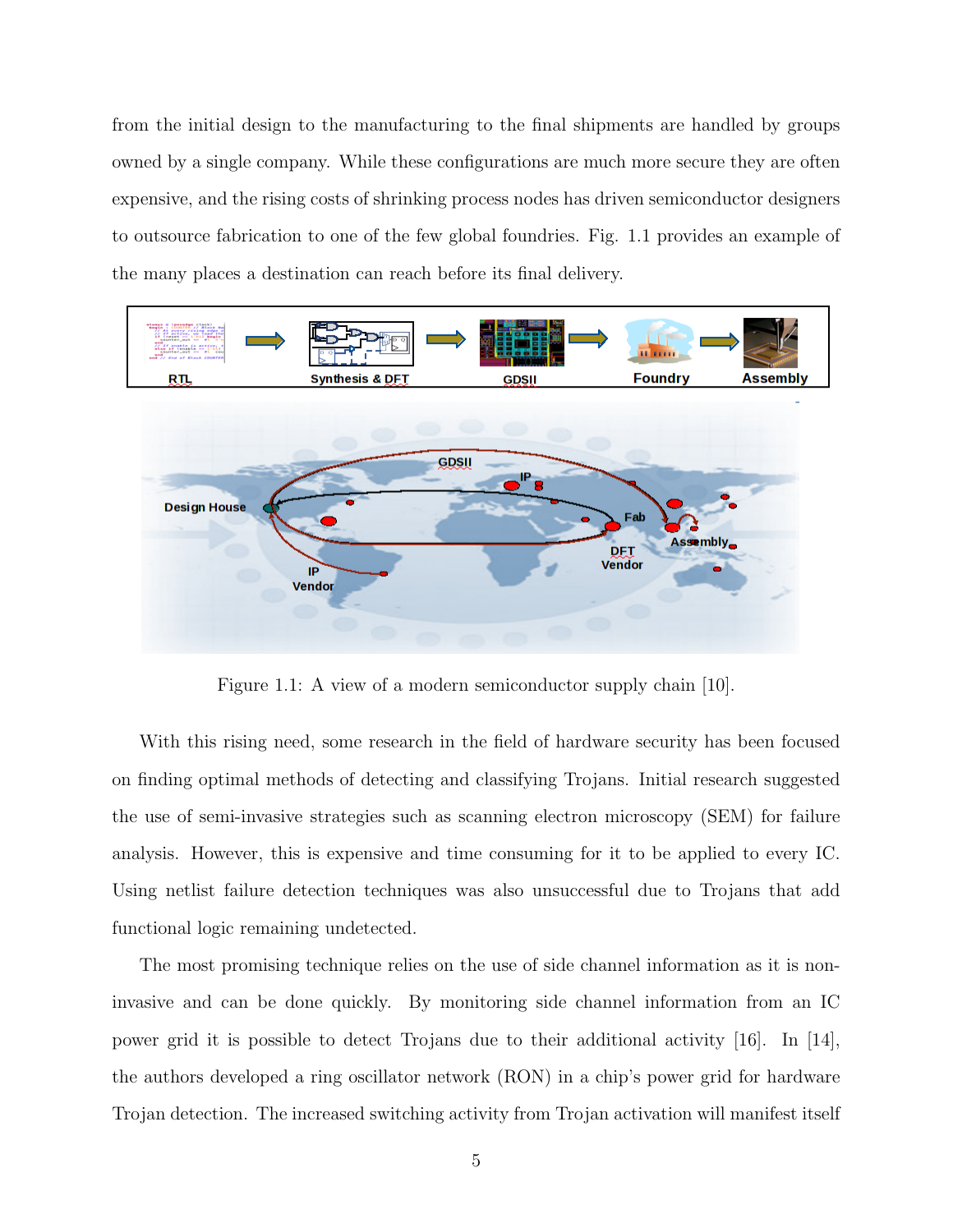in decreased RO frequencies due to the variable voltage drop in the chip's power network. Using Principal Component Analysis (PCA) and convex hull classification ([20, 21]) they were able to achieve greater than 80% classification accuracy with a false positive rate of 50%.

This was improved upon in [17] using a genetic algorithm (GA) for feature reduction and a support vector machine (SVM) for classification. Feature reduction allows machine learning algorithms to reduce the feature space and decrease training time and the possibility of over fitting. The genetic algorithm is built upon the idea of natural selection where the best features will "survive" through each generation. When the end of the algorithm is reached you will be left with the optimal feature set. This in addition to the use of SVM resulted in 99.6% classification accuracy and a reduced false positive rate. However, [17] still suffers from a large FPR.

In this work, we present a supervised machine learning approach for the classification of Trojan free and infected ICs using a RON. The results show that we maintain similar accuracy to previous work in addition to reducing the FPR by using the K-Nearest Neighbors (KNN), Support Vector Machine (SVM), Naive Bayes, and ensemble classification algorithms [24, 25, 26, 27]. Experimental results show detection accuracy  $> 88\%$  with some classifiers even reaching 97.4%. Low false positive rates (FPR) were also achieved and in the case of two classifiers a  $\sim$  0% FPR was reached.

The rest of this work will be laid out as follows: Chapter 2 will provide all necessary background information, Chapter 3 will discuss the proposed method of classification and results, Chapter 4 will discuss possible future work, and Chapter 5 will conclude the work.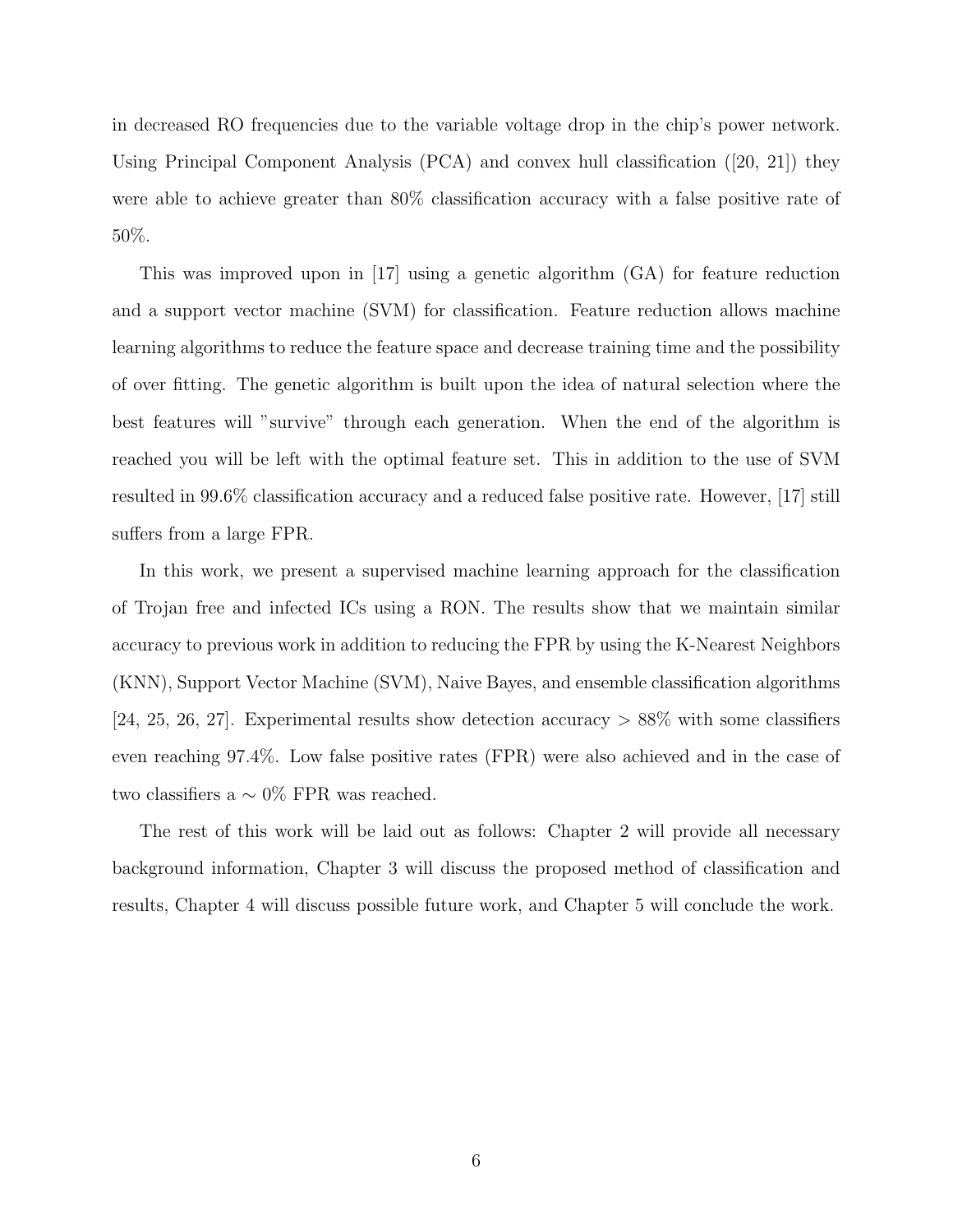# Chapter 2 Background

#### 2.1 Hardware Trojans

Hardware Trojans are malicious modifications made by attackers during the design and manufacturing process [2, 3, 6, 7]. Trojans can be used to degrade performance, steal information, or block functionality of an IC [2, 3]. These unwanted circuit additions are often hard to detect because they are not always triggered or activated by standard test procedures [2, 3]. Trojans also come in a wide variety of formats so no single filter can catch them all. These Trojans are unwanted and pose a risk to the chip owners of receiving secretly modified hardware that could lead to devastating consequences [2, 3].

#### 2.1.1 Taxonomy

A hardware Trojan can be classified into three main categories according to their physical, activation, and action characteristics [2, 3, 15]. The first category based on physical characteristics of the Trojan classifies based on whether they are functional or parametric based. Functional Trojans are those that require the addition of functional logic in order to operate. Parametric, on the other hand, require only the modification of existing wires or layout. The next category analyzes the Trojan based on its activation characteristics [2, 3, 15]. In general this will determine whether a Trojan is activated by an internal or external trigger, and further classify based on the duration for which the Trojan is active.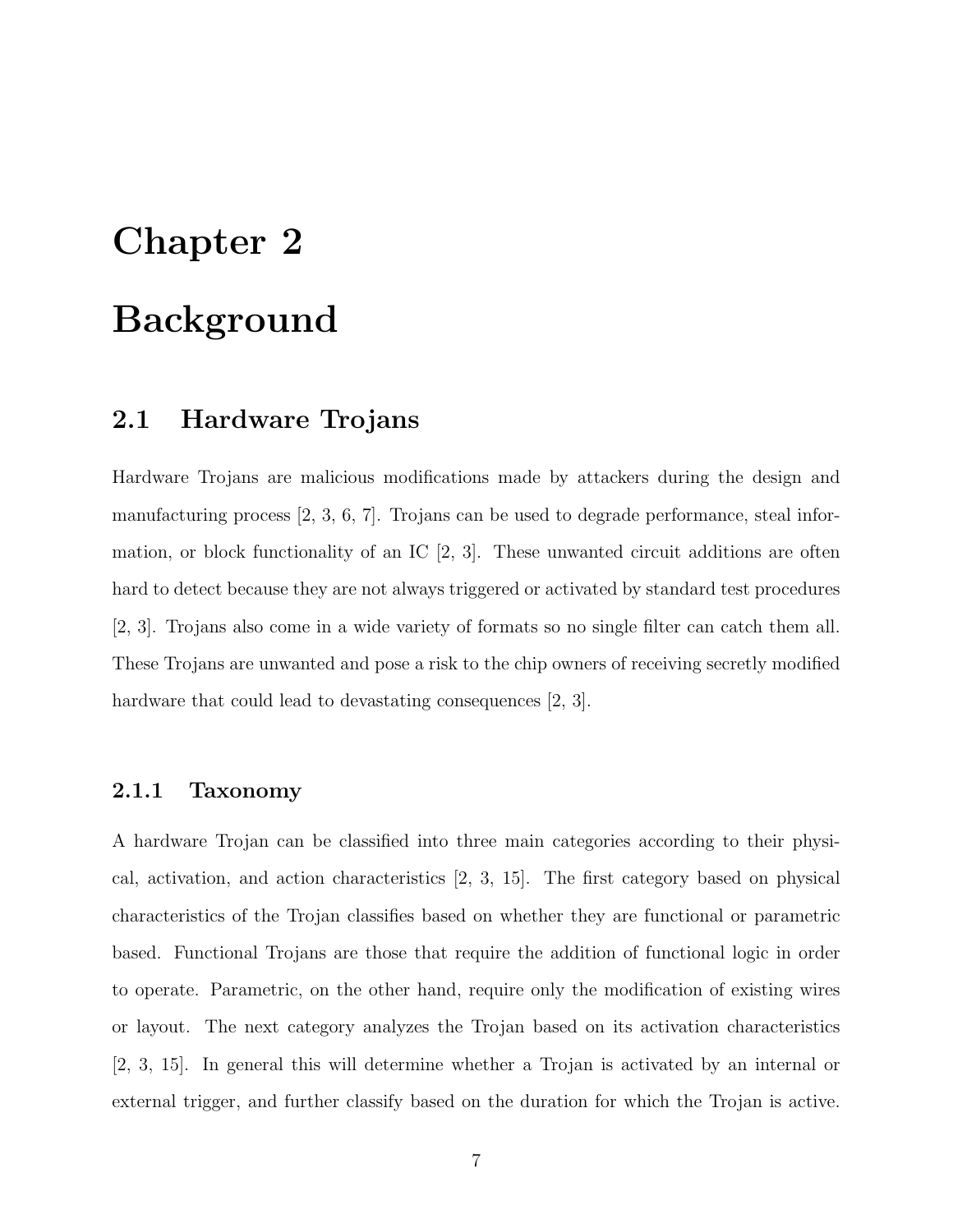Internally activated Trojans are used in the case where the malicious actor would like the Trojan to activate in known conditions. For example, this could be used to activate a Trojan to leak plaintext from an encryption step or to serve as a "timebomb" to destroy the circuit after a set amount of time has elapsed. The final category uses action characteristics to determine the classification. As stated above, Trojans can really perform three main functions: transmit information, modify the specification, or modify the function of the design [2, 3, 15]. While some Trojans fit neatly into these categories there are often Trojans that do not. This taxonomic scheme was designed to provide the means to also classify "hybrid" Trojans that are not as simple. A graphical overview of the taxonomic system can be seen in 2.1.



Figure 2.1: An overview of the hardware Trojan taxonomy. [15]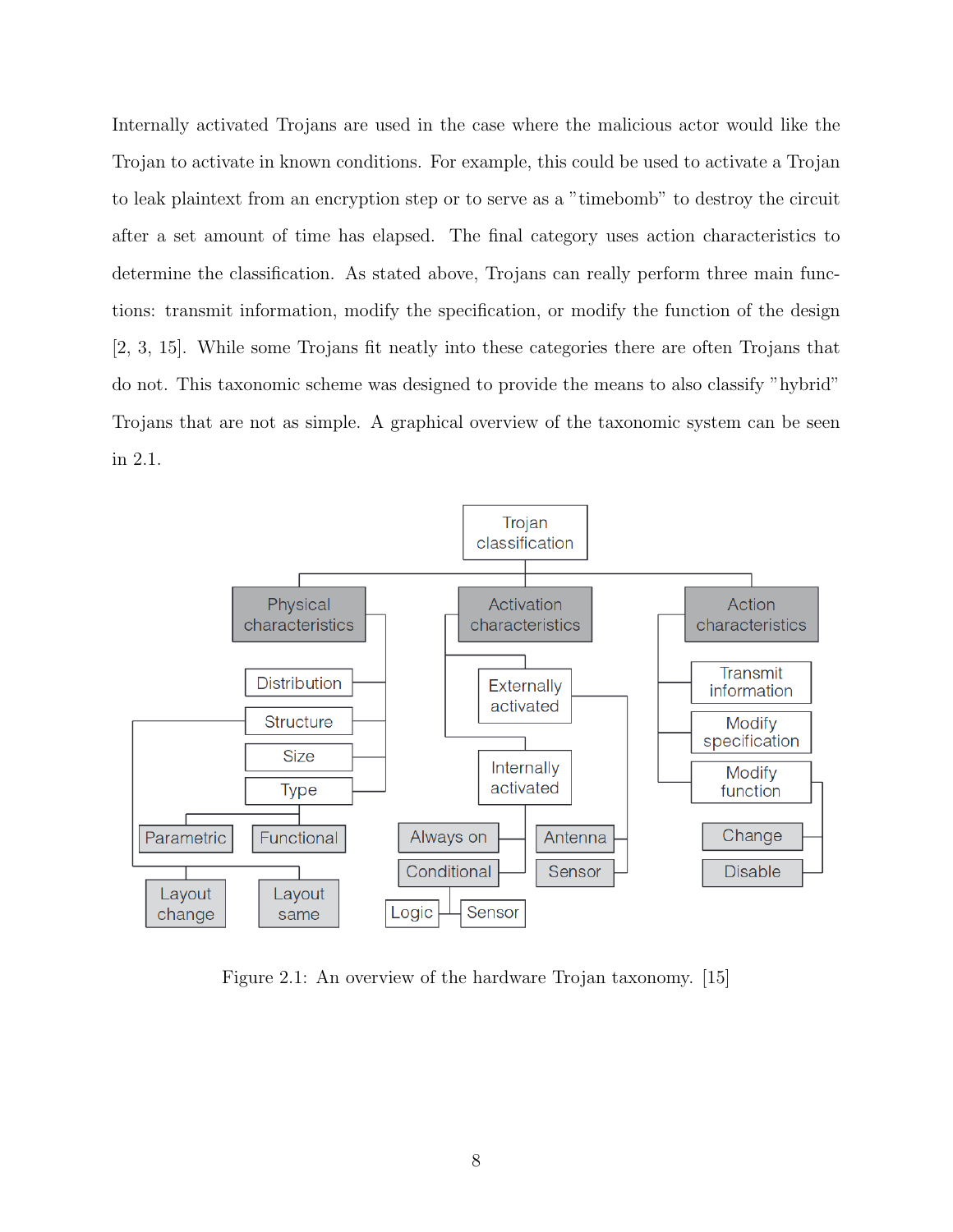#### 2.1.2 Prior Work in Trojan Detection

Initial research into the detection of hardware Trojans was through the use of physical inspection. These often consisted of semi-invasive techniques such as scanning electron or scanning optical microscopy. While these methods were feasible for smaller designs they failed to scale well. Modern integrated circuits can contain millions of transistors and viewing each and every IC after they are produced is simply too expensive and too slow.

Current Trojan detection methods largely focus on (i) functional testing and (ii) side channel analysis [7, 8, 14, 15, 16, 17]. Functional verification is the attempt to activate Trojans by applying test vectors and comparing the responses with the correct results [2, 16]. The difficulty with this approach is the rarity of which some hardware Trojans are activated. It is nearly impossible to explore every possible state of a circuit and search for Trojan activity [7]. Whereas, side-channel analyses detect the HT by analyzing the physical characteristics of the IC chip such as transient current, leakage current, delay, energy, heat generation, or EM radiation [7, 8, 13, 14, 15, 16]. In both approaches, the outputs of circuit under test are compared with the outputs of a golden circuit. Typically, the adversary would design a Trojan to evade detection by ensuring rare activation to evade logic testing and minimal physical characteristics, like size, to escape side channel based testing. Backside optical imaging of the fabricated chip enables extraction of the full standard cell layout of the chip with the watermarks, which in turn can be validated with image processing against the expected simulated layout to detect any changes made to accommodate hardware Trojans [13]. A challenge in backside imaging is obtaining a high enough spatial resolution for an accurate representation of a nanometer-scale circuit [13].

While all of these methods can provide accurate detection of hardware Trojans there is one issue that has inspired the use of machine learning and other mathematical based methods. Due to process variations, or the variation in manufactured ICs, it is difficult to discern differences in signatures due to process variations or the addition of Trojans. What could appear to be an infected IC based on its signature could in fact be caused by process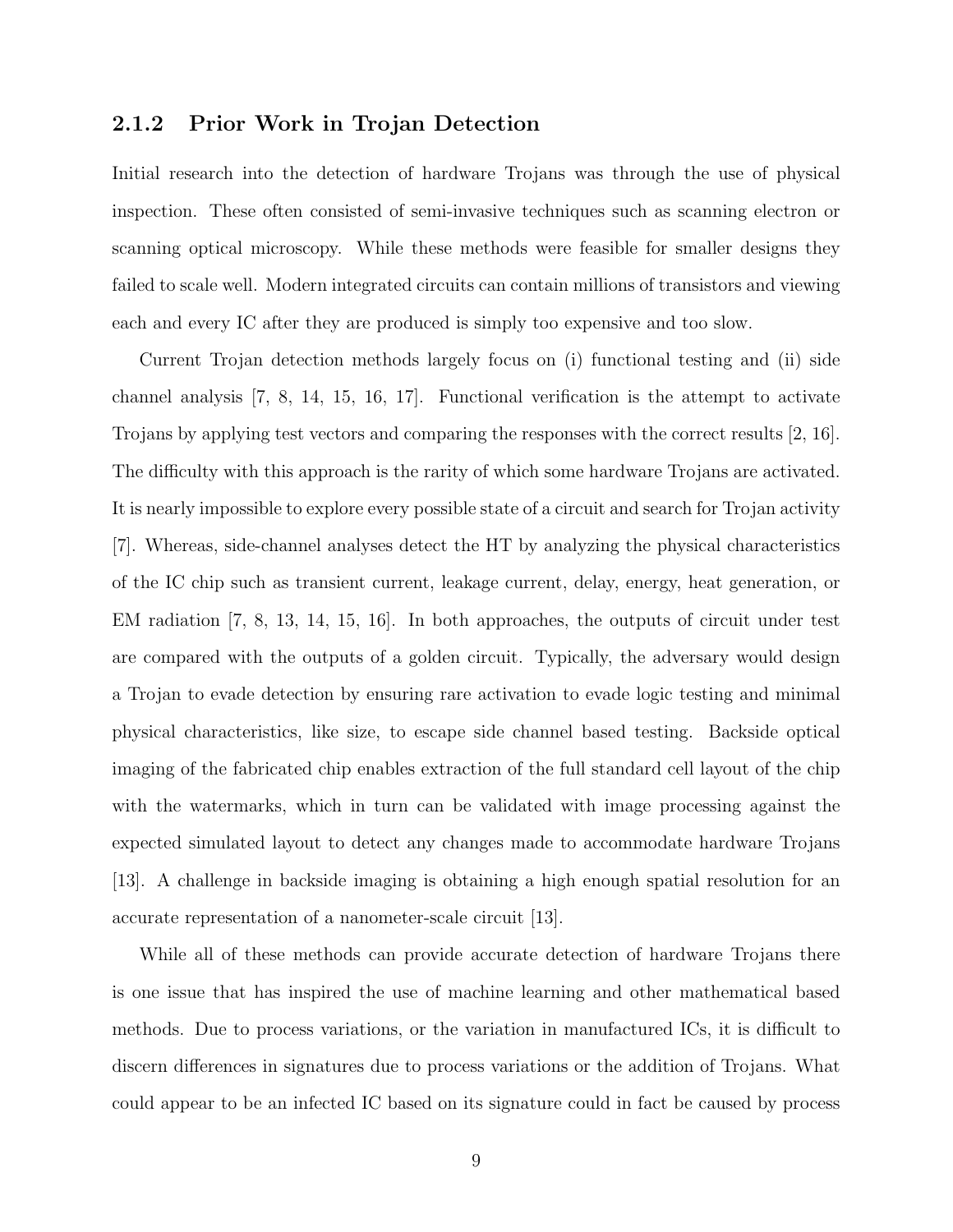variations and vice versa. However, the recent popularity boom of machine learning has inspired the use of these algorithms for detection [17]. Machine learning algorithms are very useful for learning patterns in data that may not otherwise be visible to the human eye or even to simple algorithms. This results in the ability to find the details between a truly infected IC and one that had its signature changed due to process variations.

#### 2.2 Ring Oscillator Network Architecture

As stated before there are many ways of using information from ICs for Trojan detection. In this work the central method of gathering information from ICs is the ring oscillator network. Initially proposed in [35], the goal of the ring is to provide a localized measurement of IC power consumption. Before explaining how the network is able to capture the activity of hardware Trojans it is first necessary to explain the concept of a ring oscillator. A ring oscillator is a simple structure created with an odd number of inverters as shown in 2.2. Since the inverters will output the inverse of their input the structure continuously alternatives between two voltage levels. However, the delay will depend on the number of stages and can be defined by as  $2 * n * t_d$  where n is the number of stages and  $t_d$  is the delay for each stage [35]. From this we can derive the frequency of the entire ring oscillator as  $f = \frac{1}{(2\pi n)^2}$  $\frac{1}{(2*n*t_d)}$ .



Figure 2.2: A simple ring oscillator [35]

Granted these properties alone are not enough to provide information about possible Trojans. However, integrated circuits have a relation between increased noise in the power supply and increased gate delays. Using these two properties and the fact that most Trojans will result in increased switching activity it is then possible to find infected chips with this information. By placing several ring oscillators in the power supply of an IC this noise can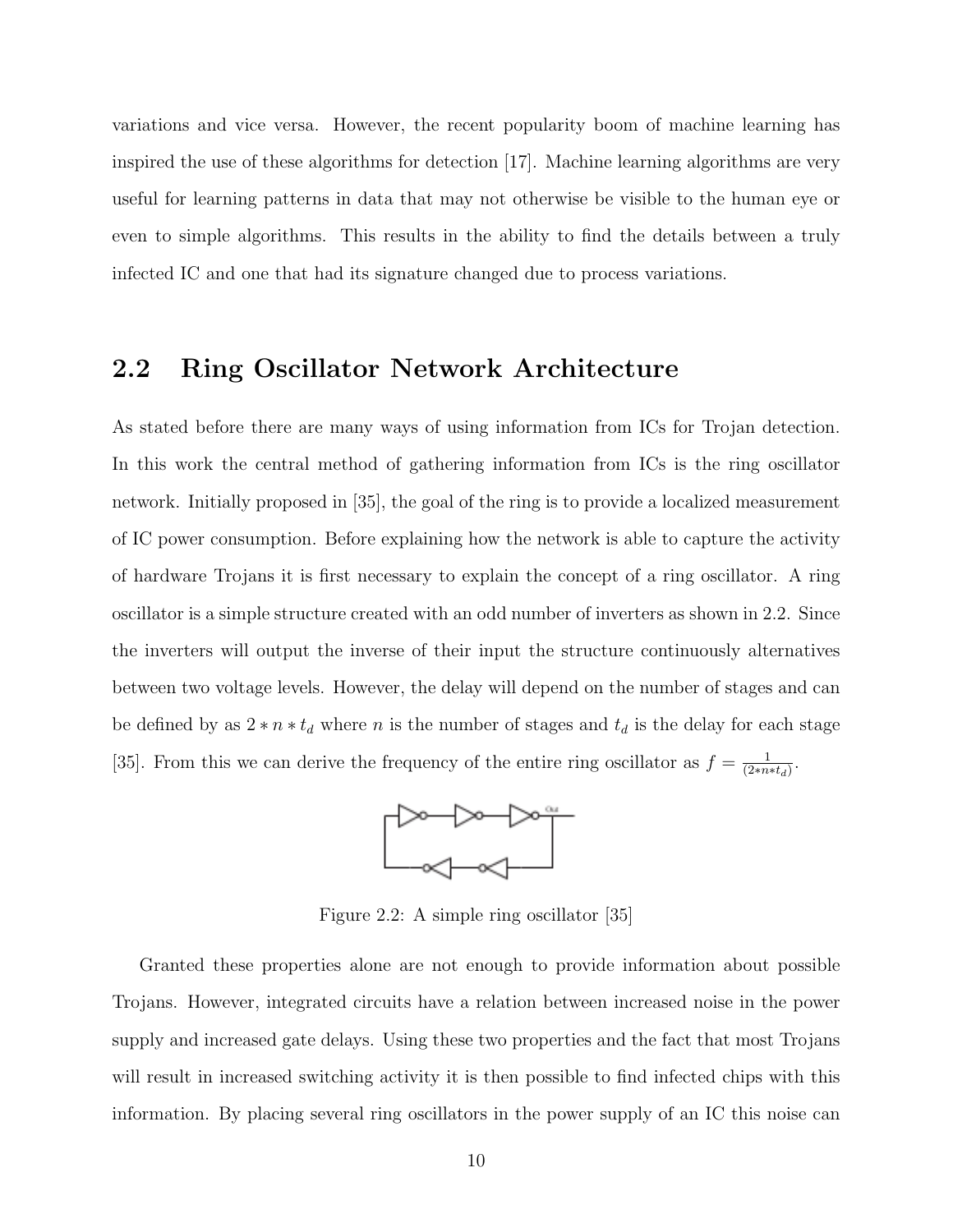be captured by measuring the ring oscillators frequency. If the current for a chip with no Trojans and the ring oscillators can be defined as follows [35]:

$$
\frac{I_{total}}{f} = \sum_{i=0}^{i=N} \lambda_i * N * 2n * k_g
$$
\n(2.1)

Then with Trojans present it will be defined as follows:

$$
\frac{I_{total,t}}{f_t} = \sum_{i=0}^{i=N+n_t} \lambda_i * (N+n_t) * 2n * k_g * (1 + \alpha * \frac{\Delta V_t}{V_{dd} - \Delta V_t - V_{th}})
$$
(2.2)

By placing a network of ring oscillators in the power structure of the IC it is possible to have a localized global power measurement. The ring oscillator network structure also has the advantage of having a small size and power footprint. The measurement process consists of applying a series of test patterns through a linear feedback shift register and using a multiplexer to select which ring oscillator to measure. Once all the measurements are complete the ring oscillators are disabled. This prevents any extra power draw during the chips normal functionality. Additionally, the architecture is resistant to tampering as any change to even one of the ring oscillators will result in detection.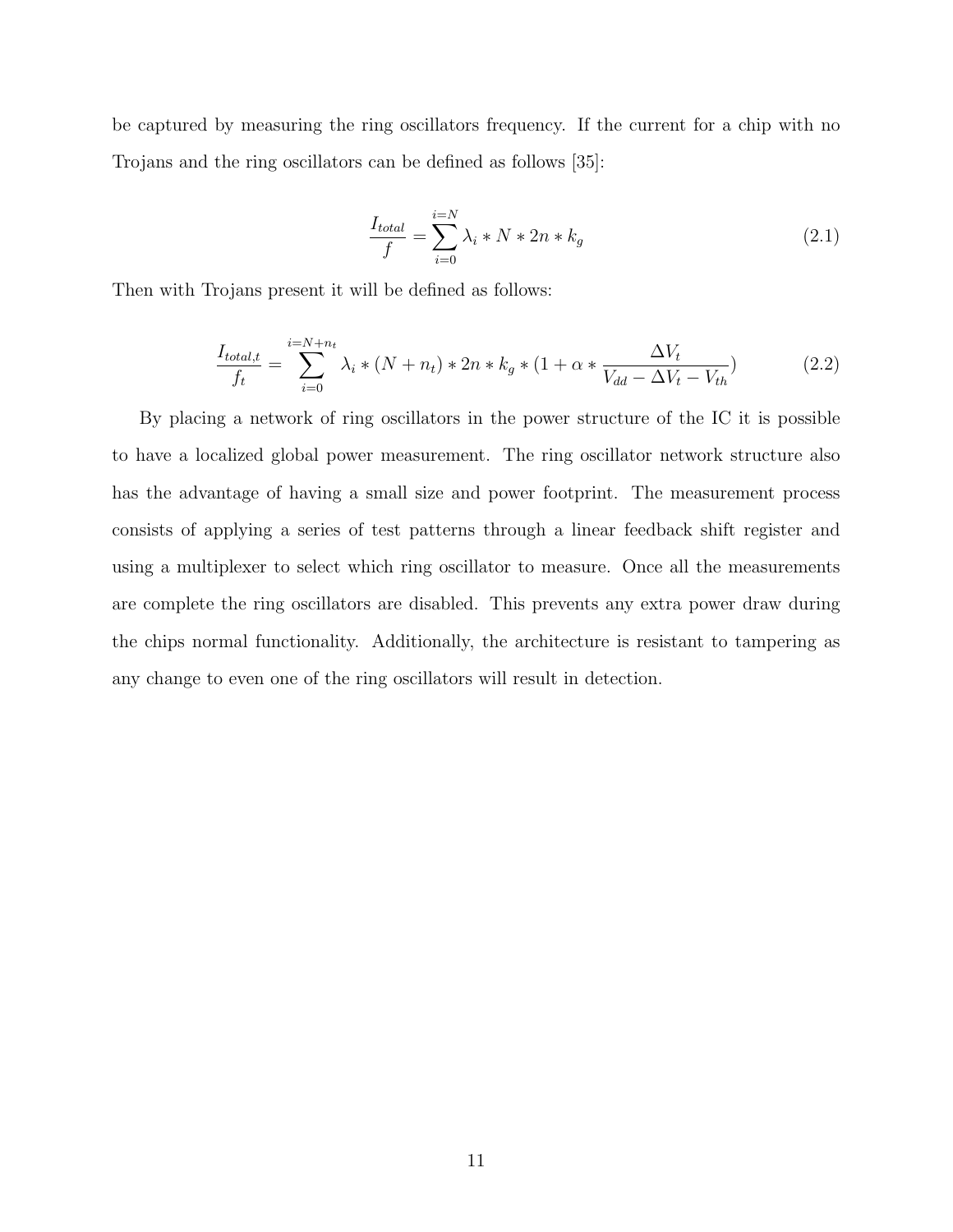### Chapter 3

## Supervised Machine Learning Techniques for Trojan Detection with Ring Oscillator Network

#### 3.0.1 Objectives

This chapter aims to provide a quantitative comparison of four popular supervised machine learning techniques in the application of hardware Trojan detection. While previous work has shown high classification accuracy is possible, some have also shown high false positive rates. Through this comparison the aim is to find a technique that will maintain the high classification accuracy (>90%) but reduce the false positive rate to under ∼10-15%. The four techniques were selected based not only on these objectives, but also on their other characteristics. For example, K-Nearest Neighbors is a simple and fast classifier that can perform well in many situations. The support vector machine is slightly slower, but has proven itself to be very accurate. Additionally, the Naive-Bayes classifier was chosen for its prior work in categorization in fields such as spam detection. The final technique of ensemble learning was chosen to try to extract the optimal characteristics of all these algorithms.

#### 3.0.2 Supervised Learning

In the field of machine learning there are two main approaches in use: supervised and unsupervised learning [23]. Unsupervised learning is outside the scope of this work and will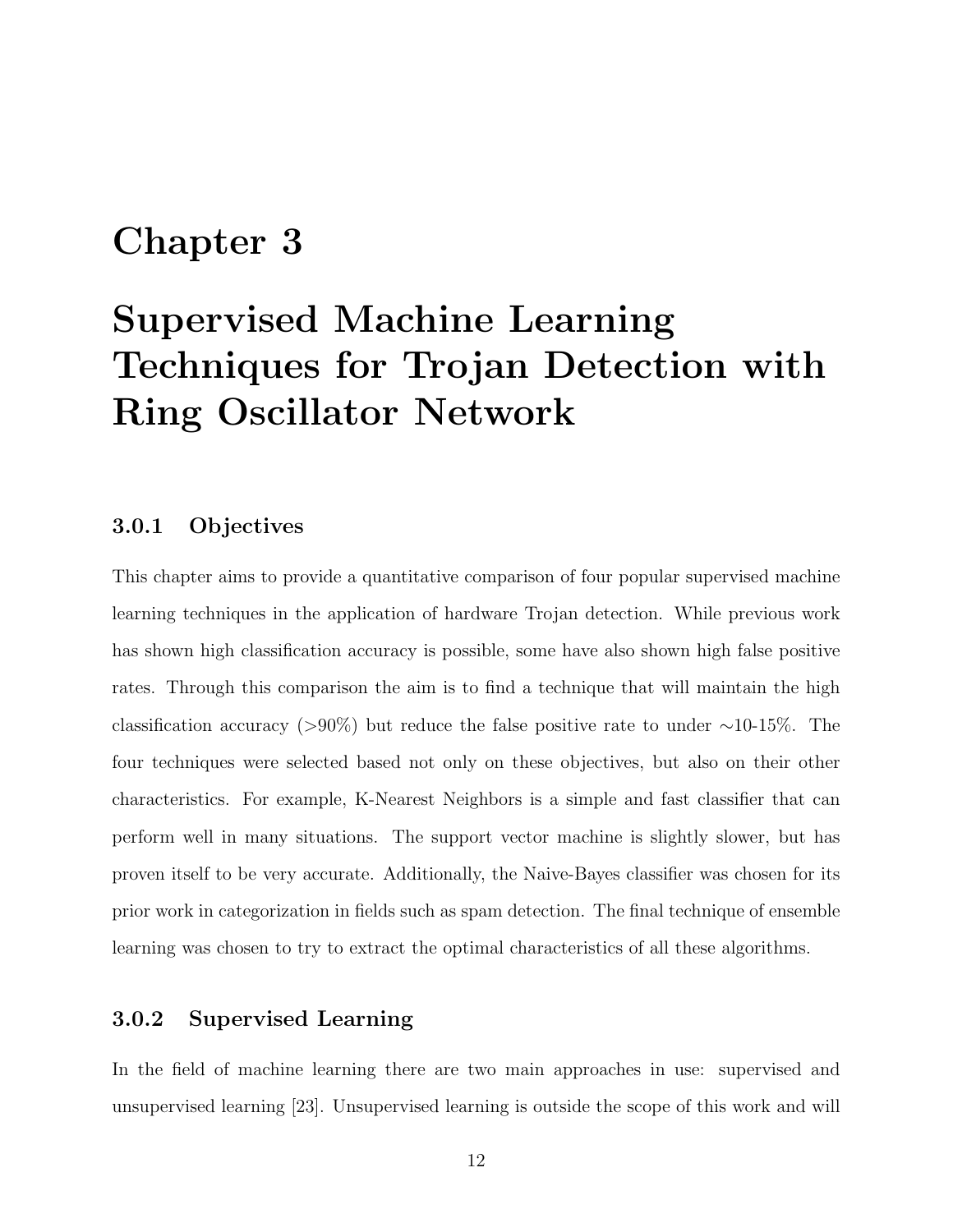not be discussed further for the sake of brevity. Supervised learning algorithms work under the assumption the training data is labeled before being processed by the algorithm. By labeling the data, the algorithm then knows the desired output for the given input set and can create a hypothesis for determining the desired output for future inputs [23]. Within the topic of supervised learning exist two problem types: regression and classification. Regression algorithms are going to map input values to a real output value, e.g., predicting stock market prices given a feature set. On the other hand, classification algorithms will place a set of input data points into one or more "classes", e.g. Trojan free or Trojan infected.

In this work, a binary classification ([22, 23]) approach is used to classify each IC as either Trojan free or Trojan infected. In order to properly train the classifier we must operate under the assumption we have data from both Trojan free and Trojan infected circuits. Obtaining known Trojan free ICs is a challenge in and of itself, but knowing which ICs are infected with Trojans will require some other method of detection until enough data can be collected to train a classifier.

#### 3.0.3 K-Nearest Neighbors

One of the simplest and yet most popular machine learning algorithms is k-nearest neighbors  $(KNN)$ . When used for classification the k nearest training samples in the feature space are used to classify the new point through a simple majority vote. This simplicity does come with the cost of longer classification times for larger data sets. The value  $k$  is usually defined as a positive integer, and in the case of binary classification it is useful to set k as an odd number to prevent a split decision. The distance metric can be any method of calculating distance, but Euclidean distance is often used. It can be defined as follows:

$$
d(x,y) = \sqrt{(x_1 - y_1)^2 + \dots + (x_n - y_n)^2}
$$
\n(3.1)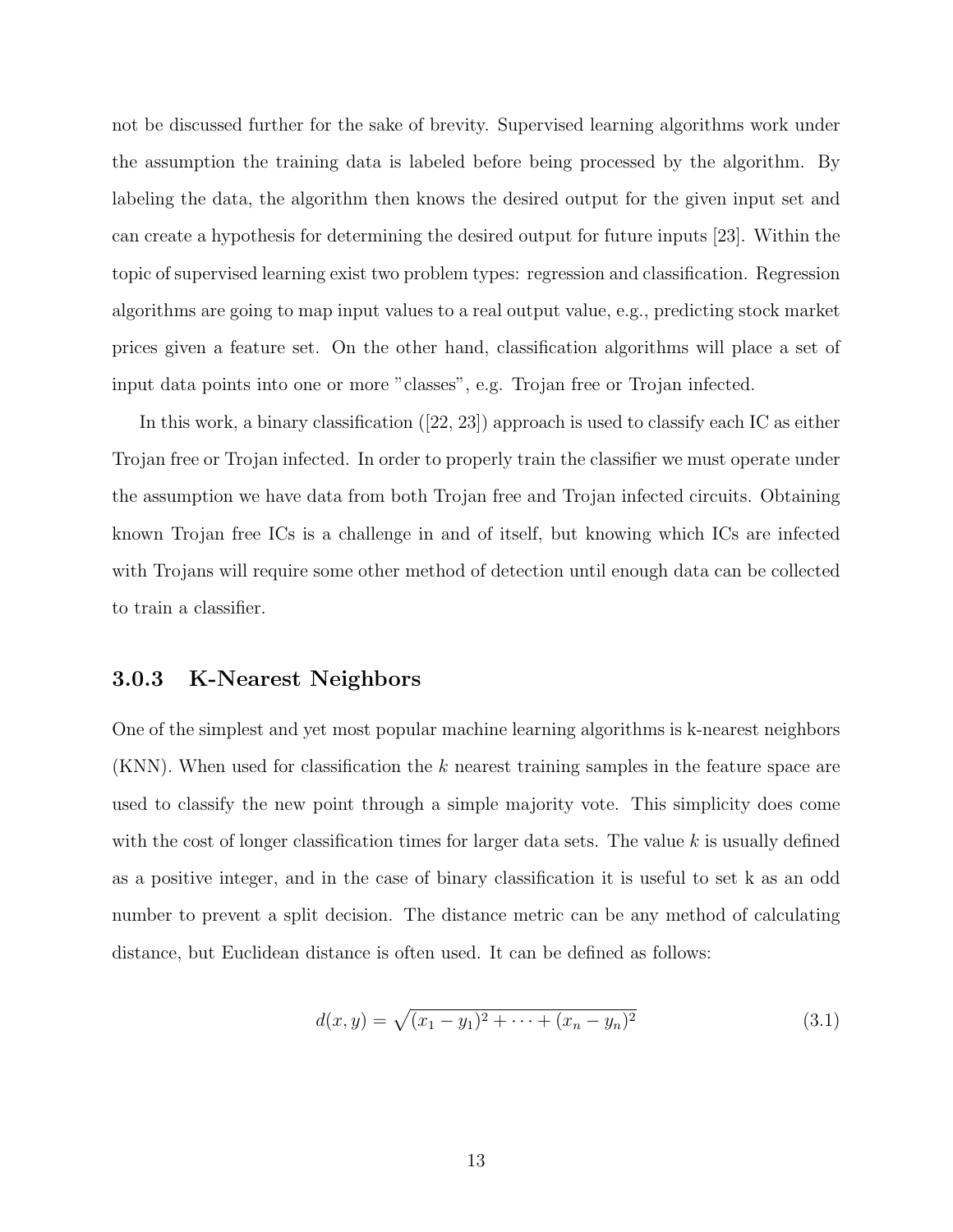As can be seen in 3.1, the value of  $k$  will have an effect on the classifiers performance. By comparing the mean error and accuracy values for a series of k values it is possible to find the most optimal  $k$  value for a data set.



Figure 3.1: An example of the KNN algorithm showing the effect the value of k has on classification. Notice that the new example will be classified as class 1 if  $k = 1$ , but class 2 if  $k = 3$  [18].

The classifier was trained using a range of  $k$  values from 1 to 40 and the value with the best FPR and accuracy was selected without being over fitted. It is usually safe to select a value of k near the square root of the number of training samples. However, low values of  $k$ will lead to a classifier that performs worse with noisy data, and high values of  $k$  can lead to over fitting the classifier to the training data.

#### 3.0.4 Support Vector Machine

Another popular machine learning algorithm is known as the support vector machine (SVM) [25]. While not as simple as KNN it is much more powerful for classification and regression applications. The training of the SVM consists of finding the optimal hyperplane that will linearly classify data points with the largest margin possible between the two classes of data points. However, not all data can be linearly separated by a hyperplane in which case we must apply a "kernel trick" to transform the feature space.

If we define our training data as a set of points in the form of  $(\vec{x_1}, y_1), \ldots, (\vec{x_n}, y_n)$ , where  $\vec{x_i}$  is a vector and  $y_i$  is -1 or 1 to represent the class of  $\vec{x_i}$ , then we can define our hyperplane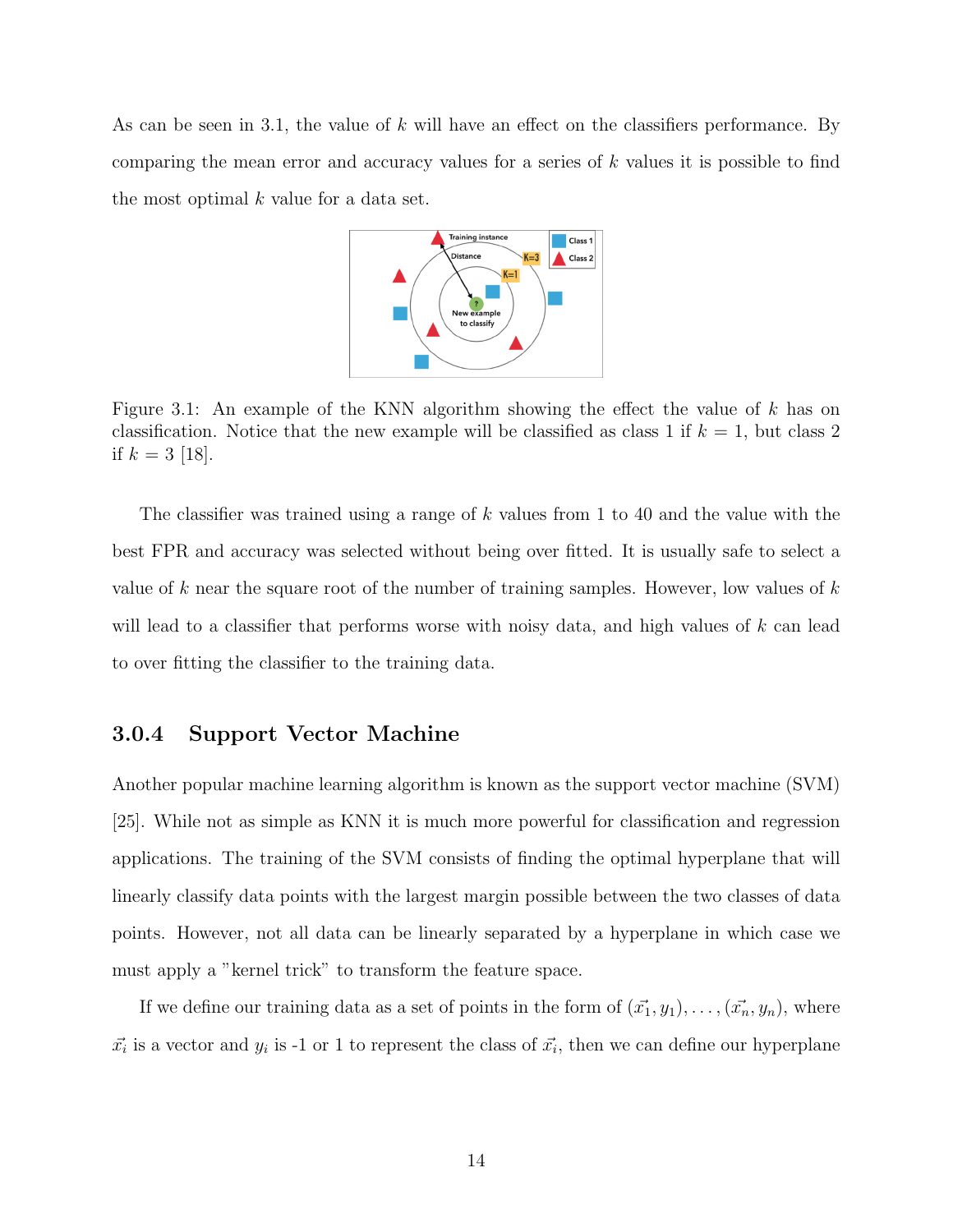as satisfying the following equation [25]:

$$
\vec{w} \cdot \vec{x} - b = 0 \tag{3.2}
$$

If the data set is linearly separable then one class can be defined as anything on or above the boundary  $\vec{w} \cdot \vec{x} - b = 1$  and the other class can be defined as anything on or below  $\vec{w} \cdot \vec{x} - b = -1$ . Now in order to train the SVM we want to minimize the difference between these two hyperplanes so that the margin between the two classes is maximized. Thus the problem simplifies down into:

$$
\min_{n^1 \dots n^i} \text{ for } y_i(\vec{w} \cdot \vec{x_i} - b) \ge 1 \tag{3.3}
$$

The classifier will then be defined by  $\vec{w}$  and b. An example of a hyperplane used to separate two classes of data can be seen in 3.2.



Figure 3.2: Example of a SVM hyperplane separating two classes of data. In this example A, B, and C would be classified by computing the dot product. They all wold be classified as class 'x'  $[19]$ 

This method will only work for linearly separable data and the classification of other data requires the replacement of the dot product with a nonlinear kernel function, thus the name "kernel trick". By using the kernel function we can now put a hyperplane in our higher dimensional nonlinear feature space. In this work, a Gaussian radial base function was used.

$$
k(\vec{w_i}, \vec{x_j}) = exp(-\gamma ||\vec{x_i} - \vec{x_j}||^2) \text{ for } \gamma > 0
$$
 (3.4)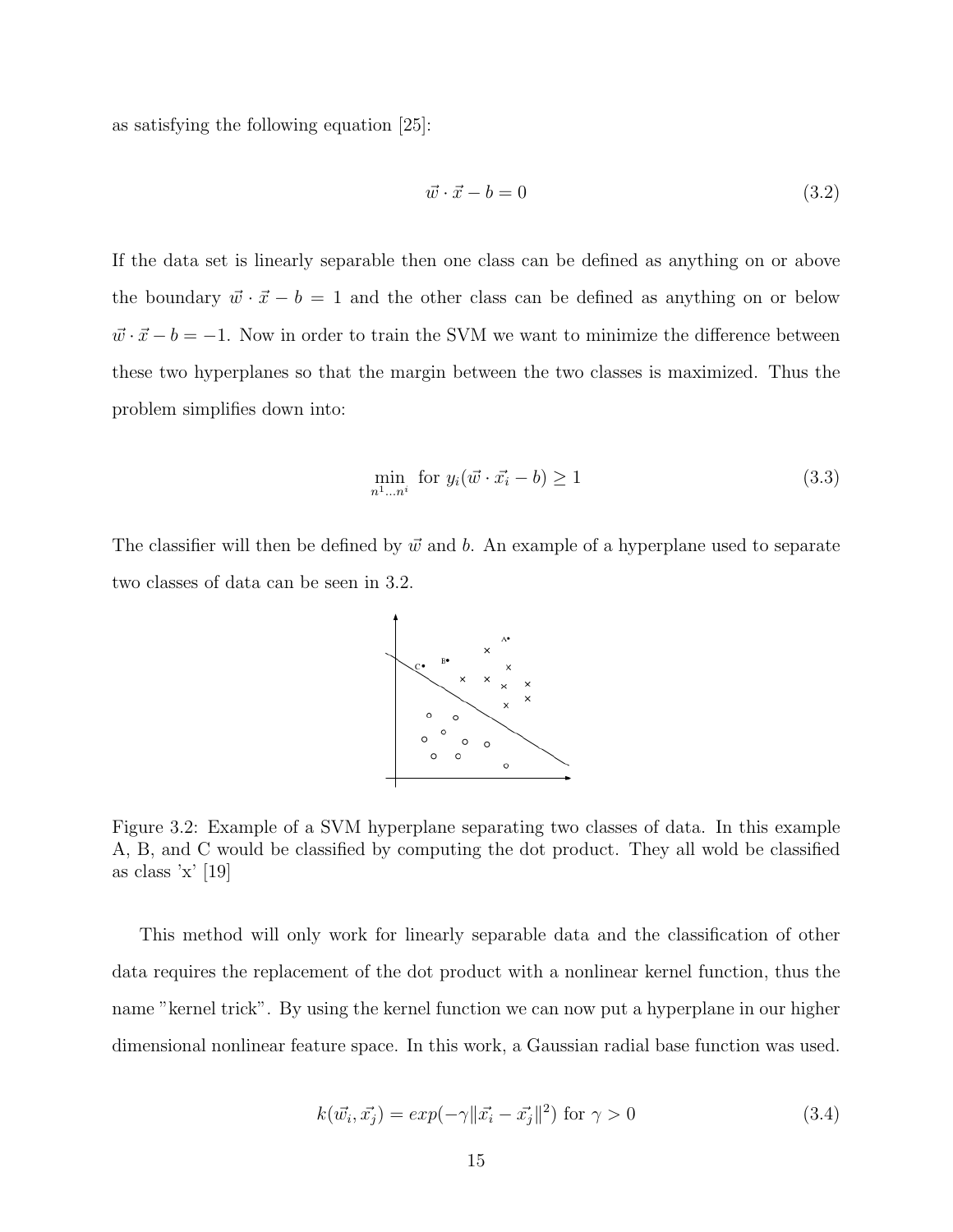#### 3.0.5 Naive Bayes

The construction of classifiers using Naive Bayes is a relatively simple process that can produce highly accurate and fast classification results using a probabilistic approach[26]. Using Bayes theorem we can generate the probability that a data point will belong to a class  $C_k$  given the presence of one of the features of the data [26].

$$
P(C_k|x) = \frac{P(x|C_k)P(C_k)}{P(x)}
$$
\n
$$
(3.5)
$$

However, when trying to build a classifier we are interested in the probability a data point belongs in class given multiple features. Using the chain rule Bayes theorem can be expanded to account for this. Assuming the n features in the data set can be represented as  $X = (x_1, x_2, ..., x_n)$  then it follows [26]:

$$
P(C_k|x_1,...,x_n) = \frac{P(x_1|C_k)P(x_2|C_k)...P(x_n|C_k)P(C_k)}{P(x_1)P(x_2)...P(x_n)}
$$
(3.6)

Now if we assume the conditional independence of the features in the set:

$$
P(C_k|x_1,...,x_n) = \frac{P(C = C_k) \prod_i P(x_i|C = C_k)}{\sum_j P(C = C_j) \prod_i P(X_i|C = C_j)}
$$
(3.7)

Finally, to create a classification rule we must have a way of making decisions. Using a maximum a posteriori rule, or simply stated choosing the most probable outcome, we can decide how to assign class labels to data points.

$$
y = argmax P(C_k) \prod_{i=1}^{n} P(x_i | C_k)
$$
\n(3.8)

Naive Bayes can be applied in one of three ways to estimate the likelihood of the features. A Gaussian classifier will assume the features are distributed on a Gaussian distribution, Multinomial will assume multinomially distributed data, and Bernoulli will assume binaryvalued features. The Gaussian classifier was selected in this work due to the continuous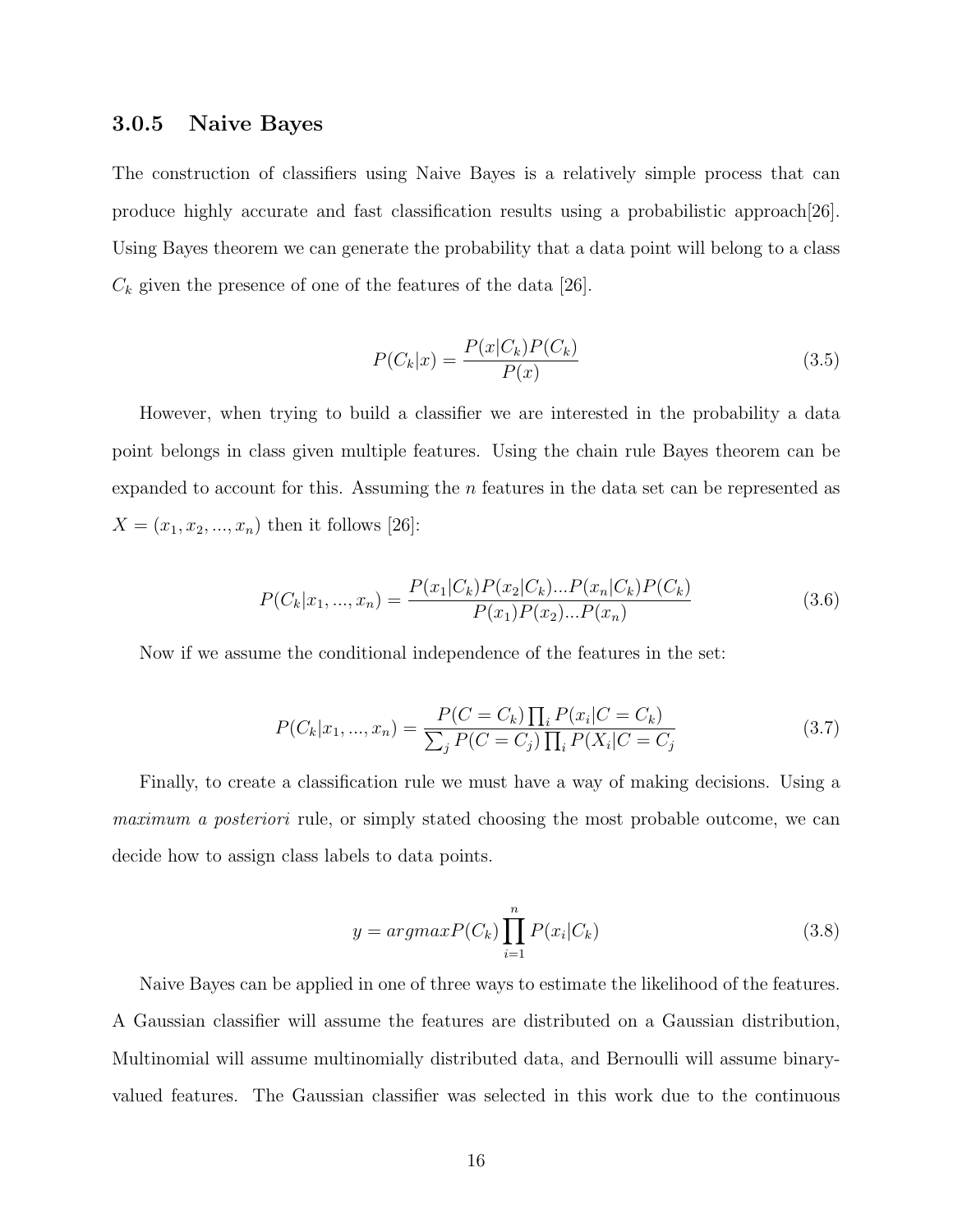nature of the data set.

#### 3.0.6 Ensemble Learning

Ensemble learning is another technique for producing better prediction results using machine learning algorithms [27]. It operates under the assumption that by combining the predictive power of single algorithms it is possible to increase the overall possible predictive power. Several popular strategies include voting, bagging, stacking, boosting, and "bucket of models". In this work, we will only be implementing a simple voting method. This is done by taking the output of each of the three classifiers and using it as a vote. The class with the most votes will then be the output of the classifier. Theoretically, given an odd number of classifiers in the ensemble a decision should be made every time that represents the best of each classifier [27]. However, if the ensemble is made up of an even number of classifiers situations can arise resulting in split decisions. This is said to be an unstable decision. This can be mitigated through the use of either an odd number of classifiers or using weighted voting to reduce the possibility of a split decision.

#### 3.0.7 Ring Oscillator Network and Trojan Detection

Recent work has shown that a ring oscillator (RO) network (RON) connected to the power supply structure of an IC can be used to detect hardware Trojan activity. As shown in 3.3, ROs consisting of inverters and a NAND gate for activation control are placed in a vertical orientation within the power structure of an IC. The ROs are then provided test patterns from a linear feedback shift register and a decoder. These outputs are then selected using a multiplexer and a counter registering the number of oscillations from the selected RO. The RO's frequency can then be derived from the number of oscillations. Any Trojan inserted into an IC will result in extra noise in the power supply structure that would not otherwise be present in a "golden" chip. By injecting the same test patterns into every IC the Trojans should at least partially active and thus cause extra noise. Since a RO's frequency is directly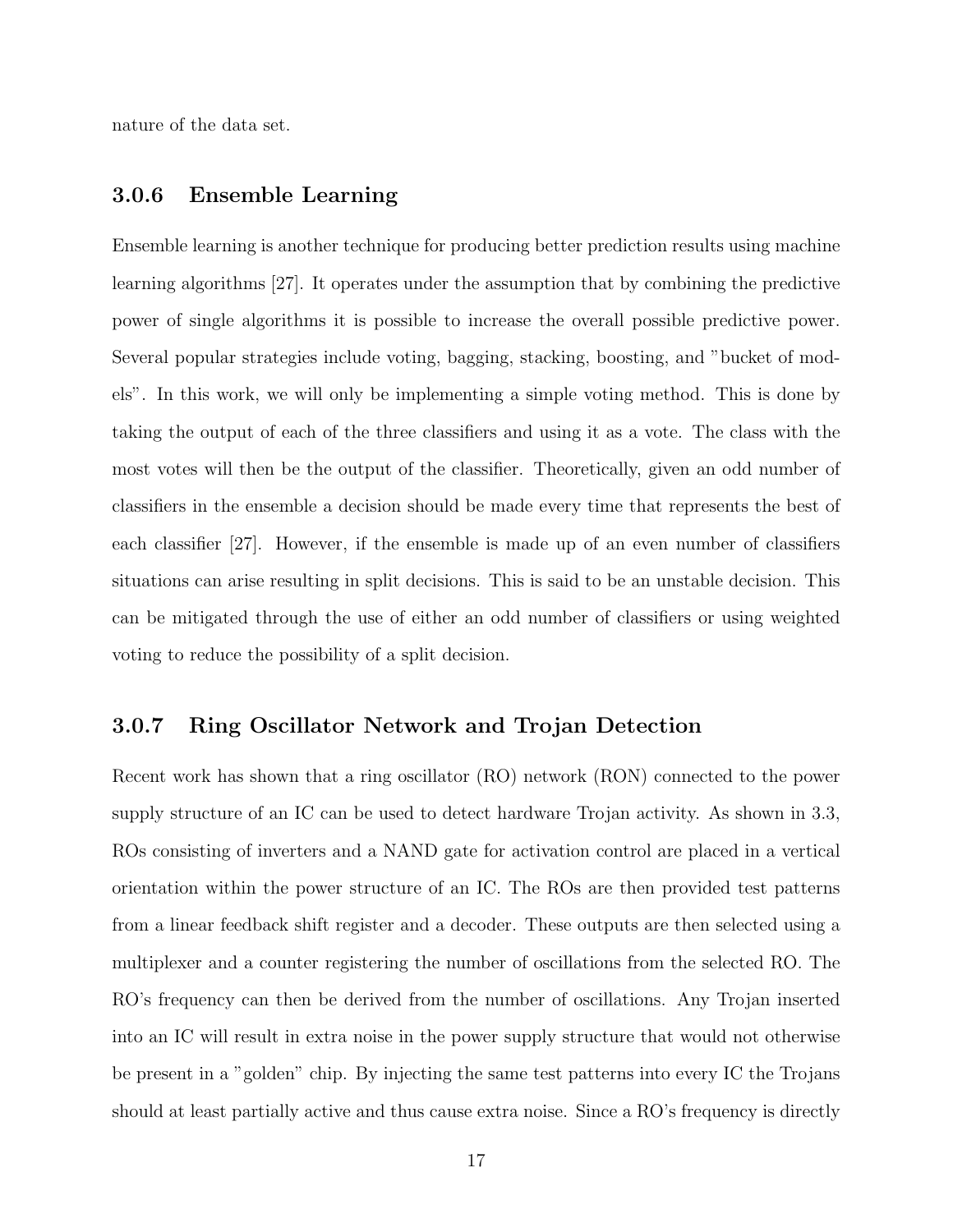related to its power supply voltage this Trojan caused power supply noise should propagate to the RO's frequency and result in differing measurements between clean and infected ICs  $[14, 17]$ .

However, the frequency differences are not always discernible to the human eye nor to simple algorithmic classification strategies due to process variations and other factors. In [14] Principal Component Analysis (PCA) was used as a means of feature reduction. The data set contained the frequency data from 8 ROs, but through feature reduction could be accurately represented with just 3. A simple convex hull classification method was then used to classify each IC as either Trojan free or into one of the 23 Trojan categories. While the RON is successful at detecting the difference between Trojan free and Trojan infected circuits the false positive rate was nearly 50%. Using the data collected from the RON we will try to improve on this false positive rate while maintaining above 90% classification accuracy.



Figure 3.3: The ring oscillator network used for Trojan detection. While 8 ROs are used in this configuration the structure will differ based on the power network of the IC you are trying to protect [14, 17]

#### 3.0.8 Experimental Set-up

We conducted our experiments on eight FPGA boards (Nexys4 DDR development board [28]). Each FPGA board is divided into four separate regions to increase the sample size. Each region is considered as an individual IC and Trojan, and the RON architecture is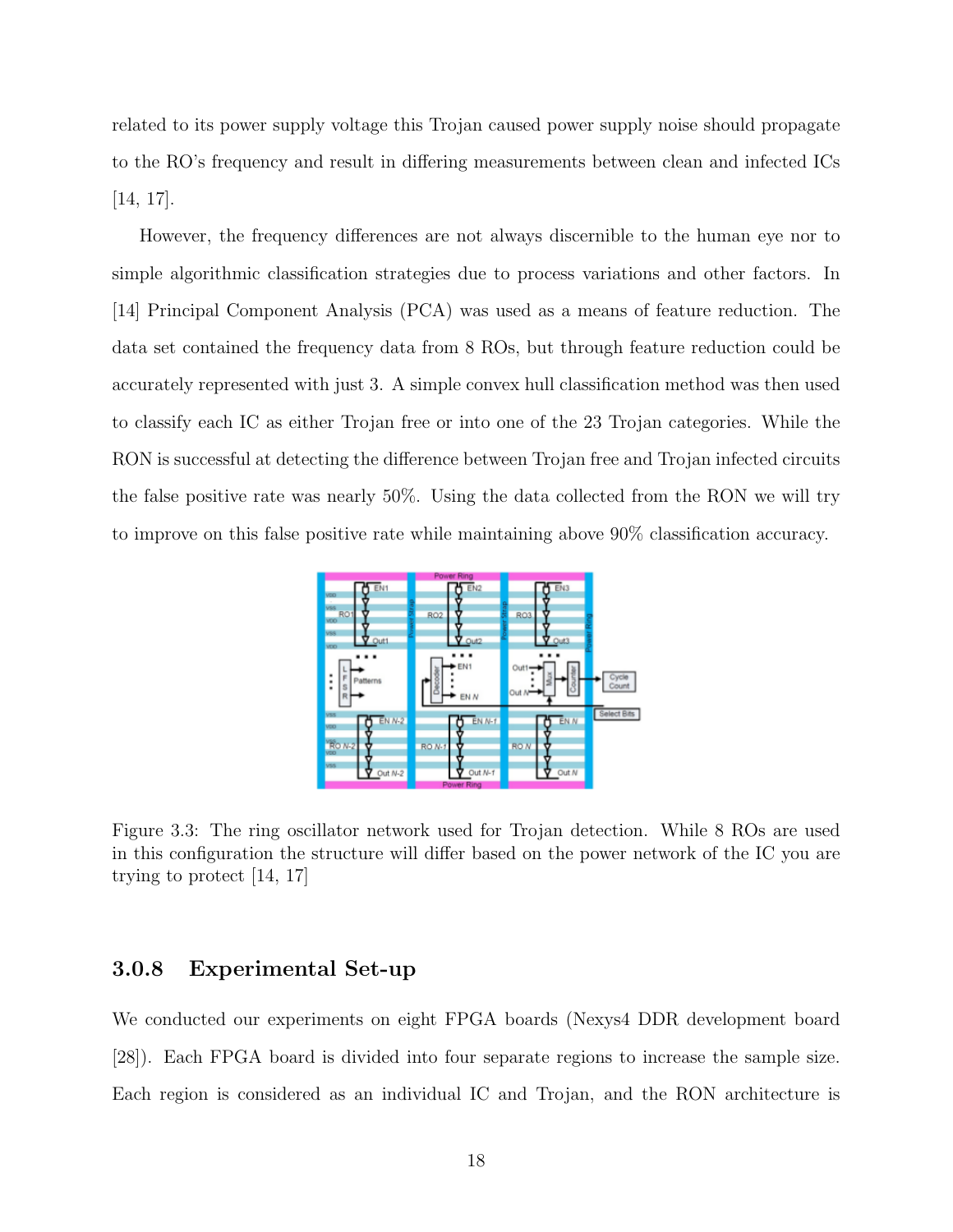implemented in only a single portion at a time in order to make sure that one portion (or an individual IC) does not interfere another. We used a total of eight 41-stage ROs in each portion (i.e., IC). We distributed combinational and sequential Trojans ([29]) in one portion randomly. We used several Trojan benchmarks from Trusthub [29]. We measured the average RO frequency at room temperature and nominal operating voltage from 50 measurements (with Trojan and without Trojan) to cancel out the measurement noise. We included ITC-99 ([30]) benchmarks for normal operation.

#### 3.1 Method

The method we will use is to use the four previously discussed supervised classification approaches and optimize them for accuracy and a low FPR. The main motivation for this is to reduce potential waste of Trojan free ICs that would otherwise be discarded due to being classified as infected. However, accuracy must be maintained to prevent Trojans from being introduced into the supply chain.

In order to do this, from the collected data, each chip has readings for two "golden" or Trojan free samples and 23 Trojan inserted samples. The data was collected using the test setup described in 3.0.8. This data was then be labeled accordingly and used to train the classifiers.

The KNN classifier will then be optimized by finding the best  $k$  value for maintaining accuracy and minimizing the FPR. By training the KNN classifier on a range of  $k$  values and different training sample sizes we were able to select the best value for our data set. The SVM classifier will be optimized using two slack values pertaining to the Gaussian kernel function, C and  $\gamma$ . C can be considered the weight correct classification has over maximizing the margin between the two classes. Gamma is the inverse of the variance of our Gaussian function. Thus, a small  $\gamma$  will lead to a large variance and points could be similar even if they are not close together and vice versa. In order to find the optimal  $\gamma$  and C values we have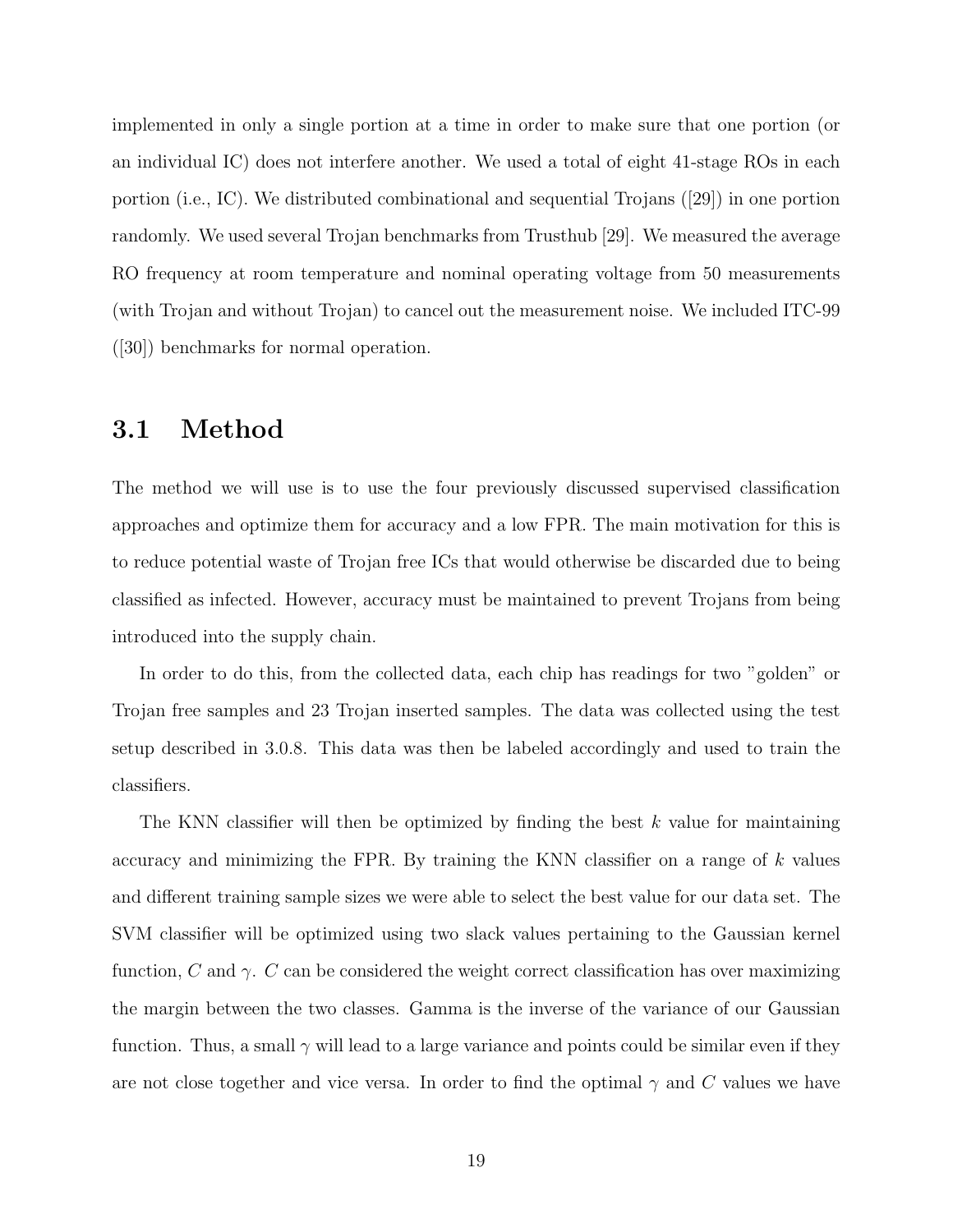used a grid search method in which a given set of values is exhaustively run through until the best values for the data set are found. The Naive Bayes Gaussian classifier will not be tuned using any parameters. Each of the three classifiers will then be combined in a simple voting ensemble in the following combinations: KNN+SVM+Naive Bayes, KNN+SVM, KNN+Naive Bayes, and SVM+Naive Bayes. The KNN and SVM classifiers will retain the same optimization parameters as they had being trained individually.



Figure 3.4: A plot showing the effect the value of k has on the classifier accuracy. As can be seen a k value of 2 provides enough accuracy without being over fitted.

#### 3.2 Results

Following the method above each classifier was trained and optimized for three different sized data sets consisting of 6 chips, 12 chips, and 24 chips. Each sample size was then repeated for 20 trials and the average accuracy, false positive rate (FPR), false negative rate (FNR), true negative rate (TNR), and true positive rate (TPR) were calculated and recorded as follows:

$$
TPR = \frac{TP}{TP + FN} \tag{3.9}
$$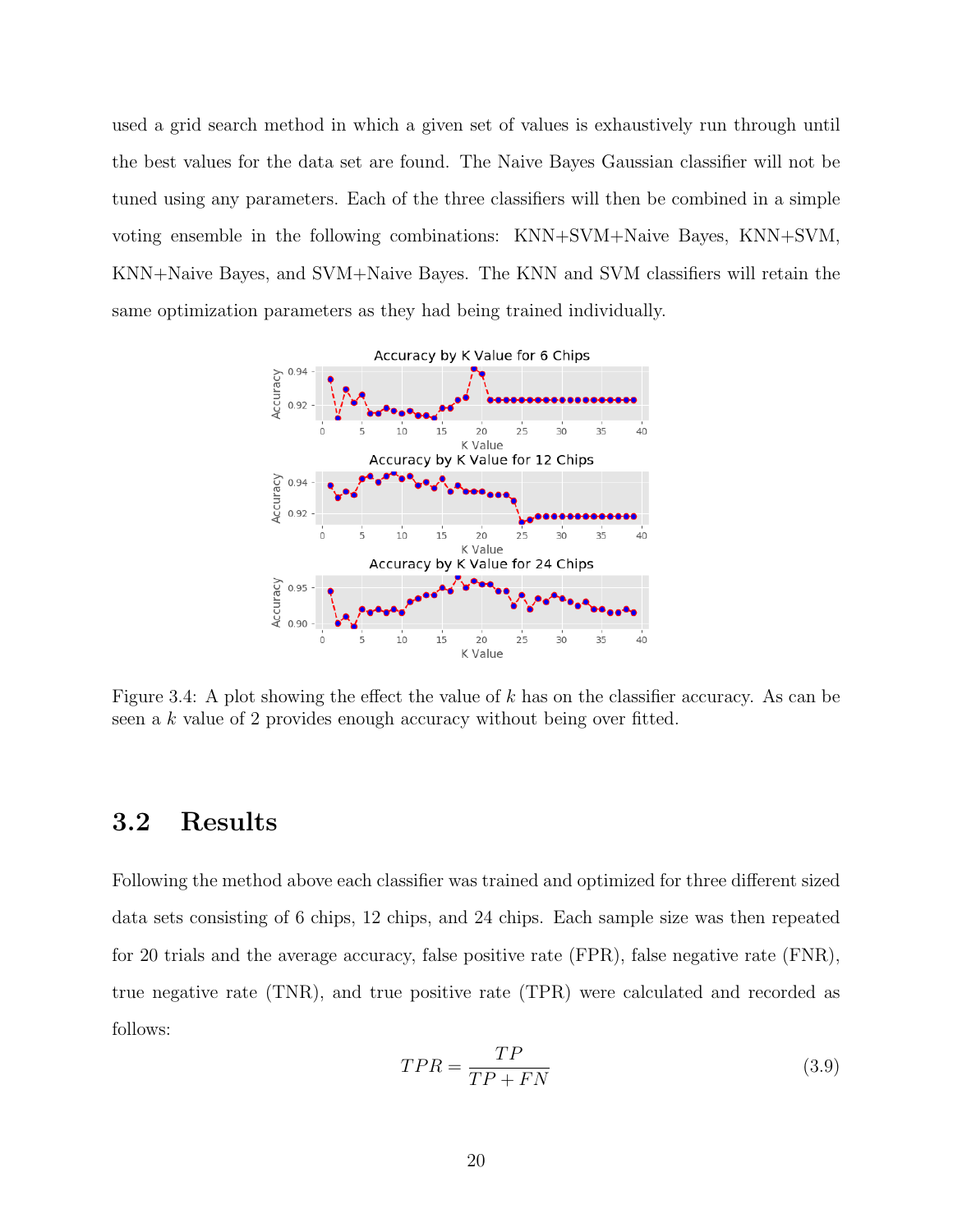

Figure 3.5: A plot showing the effect the value of  $k$  has on the classifier false positive rate. As shown higher values of k will lead to over fitting and higher false positive rates.

$$
TNR = \frac{TN}{TN + FP}
$$
\n
$$
(3.10)
$$

$$
FNR = \frac{FN}{FN + TP}
$$
\n
$$
(3.11)
$$

$$
FPR = \frac{FP}{FP + TN} \tag{3.12}
$$

The optimization step of the training led to the discovery of useful properties of our data set. Initial estimates for the value of  $k$  when training the KNN classifier used the square root of the number of samples in the training data set. While this resulted in a very accurate classifier it came at the cost of a FPR greater than or equal to 50%. This is most likely a result of the data set having little noise and being very prone to over fitting. In Figure 3.4, the accuracy for a range of k values is depicted, note that as the value increases the accuracy tends to plateau as a result of over-fitting. Figure 3.5 shows the same plateau for the FPR. Since we want to avoid over-fitting and lower  $k$  values perform well we can assume the data set is not noisy. This led to the decision to use a  $k$  value of 2 for every sample size. This maintained the greater than 90% accuracy benchmark and had a best case FPR of only 9.4%, a near 40% decrease compared to PCA and convex hull classification. Even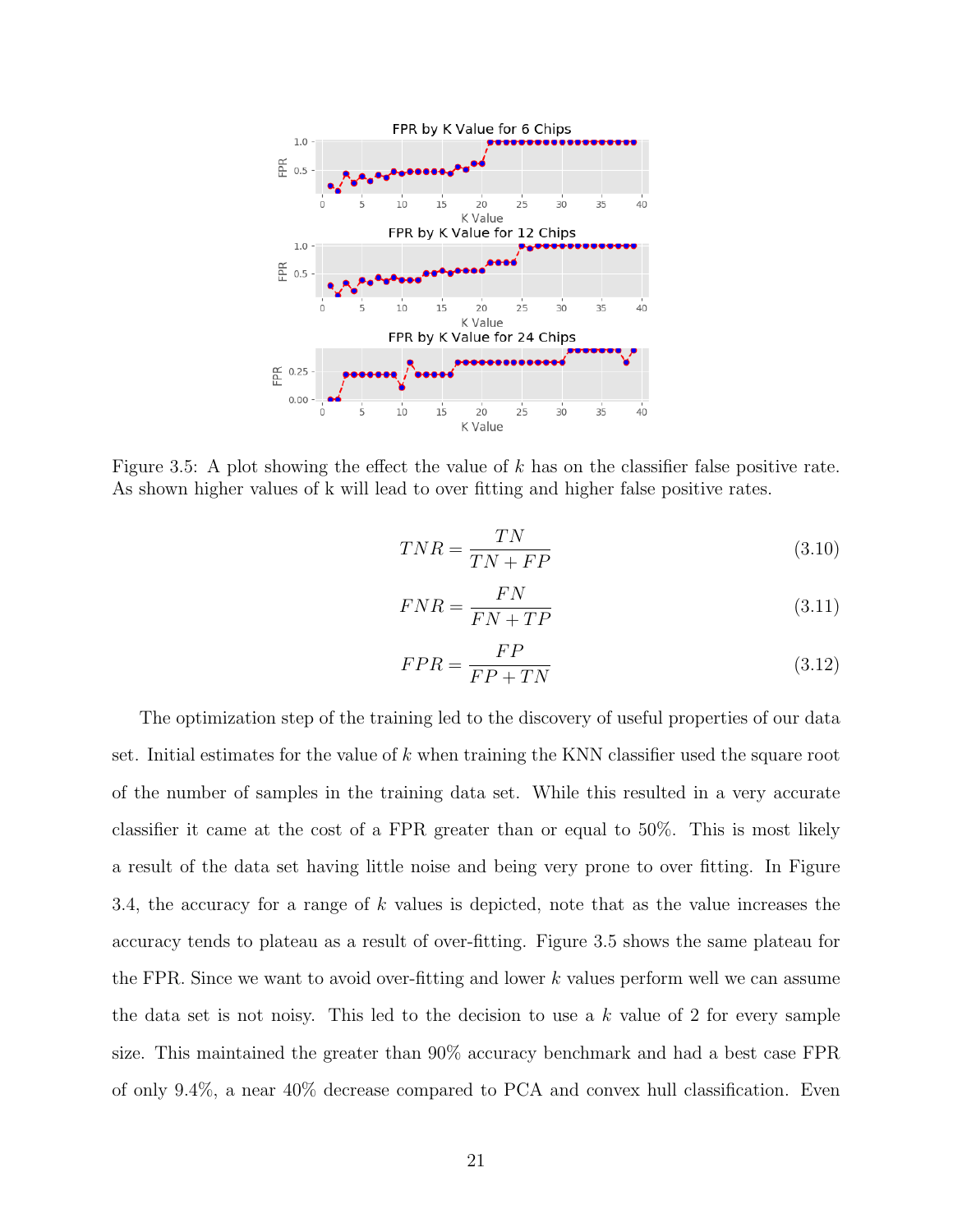with small training sets the KNN maintained a FPR under 20% (Table 3.1).

| Metric     | Sample Size |            |            |
|------------|-------------|------------|------------|
|            | 6 Samples   | 12 Samples | 24 Samples |
| <b>TNR</b> | 0.813       | 0.815      | 0.906      |
| <b>FPR</b> | 0.187       | 0.185      | 0.094      |
| <b>FNR</b> | 0.075       | 0.063      | 0.051      |
| <b>TPR</b> | 0.916       | 0.927      | 0.745      |
| Accuracy   | 0.916       | 0.927      | 0.945      |

Table 3.1: KNN Classifier Results

Optimizing the SVM proved to be more difficult than the KNN classifier. The grid search was quick to converge on a C value of 1 and  $\gamma$  value of 0.1, but the FPR left much to be desired. As can be seen in Table 3.2, the SVM is very accurate but when trained on fewer samples it struggles with a high FPR. Using a balancing optimization it was still able to achieve a 97.4% classification accuracy and a 7.1% FPR (Table 3.2) and outperform convex hull and approach the results achieved in [17]. This leads me to believe that with a larger data set and increased training set sizes the SVM could become more accurate and reduce the FPR even further. Unfortunately, it is not always possible to have large data sets due to factors outlined above.

| Metric     | Sample Size |            |            |
|------------|-------------|------------|------------|
|            | 6 Samples   | 12 Samples | 24 Samples |
| <b>TNR</b> | 0.445       | 0.605      | 0.929      |
| <b>FPR</b> | 0.555       | 0.355      | 0.071      |
| <b>FNR</b> | 0.017       | 0.023      | 0.023      |
| TPR.       | 0.983       | 0.977      | 0.977      |
| Accuracy   | 0.940       | 0.946      | 0.974      |

Table 3.2: SVM Classifier Results

Despite the many operating assumptions the Naive Bayes classifier is a very powerful but simple and fast method. With no optimization the classifier produced results that were slightly less accurate compared to the other classifiers. At the 6 chip sample size the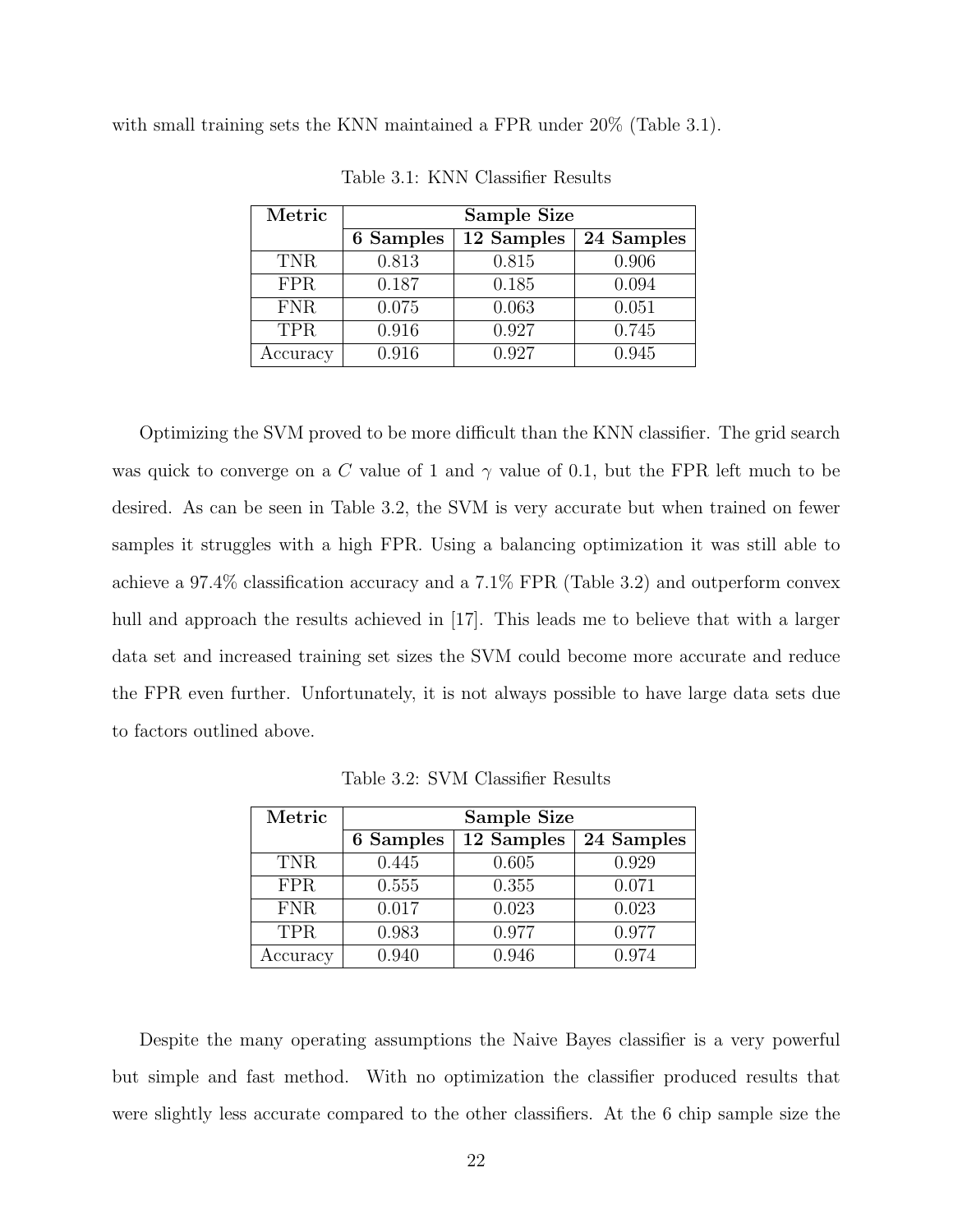classifier was 88.3% accurate but had only a 6.9% FPR. The accuracy only dropped 0.1% when increasing the training sample size to 12 chips, but the FPR dropped to 6.1%, the lowest FPR of any non-ensemble classifier (Table 3.3). The Naive Bayes classifier produced the best results in term of FPR but was held back by a higher FNR which led to reduced accuracy. In theory, this could be reduced by tuning the decision threshold, but would most likely result in the FPR increasing.

| Metric     | Sample Size |            |            |
|------------|-------------|------------|------------|
|            | 6 Samples   | 12 Samples | 24 Samples |
| <b>TNR</b> | 0.931       | 0.955      | 0.939      |
| <b>FPR</b> | 0.069       | 0.045      | 0.061      |
| <b>FNR</b> | 0.121       | 0.124      | 0.127      |
| <b>TPR</b> | 0.879       | 0.876      | 0.873      |
| Accuracy   | 0.883       | 0.882      | 0.873      |

Table 3.3: Naive Bayes Gaussian Classifier Results

When using ensemble learning the hope is the results are better than that of each of the individual classifiers by themselves. However, it also runs the risk of the opposite occurring. We encountered both situations while training the ensembles. The ensemble containing all three classifiers performed better than the lone SVM classifier at the lower training sample sizes. Yet, it was outperformed at the 24 chip sample size (Table 3.4). The Naive Bayes and KNN/SVM ensembles had the lowest overall FPRs of all classifiers, but struggled to beat the desired  $90\%$  binary classification accuracy threshold (Tables 3.6 & 3.7). This can be attributed to the Naive Bayes classifier's characteristics dominating those of the other classifiers. Despite the lower accuracy, at the 24 chip training sample size both ensembles had a 0% FPR. Overall, the best ensemble method was the combination of the SVM and KNN classifiers (Table 3.5). At the lower training sample sizes the FPR was only 19.6% and 16.4%, but kept an accuracy of 92.1% and 93.0% respectively. At the 24 chip training sample size the FPR was 0.03% higher than the SVM alone but with a 3.4% accuracy loss.

Considering the results, the choice for the best approach is very dependent on the data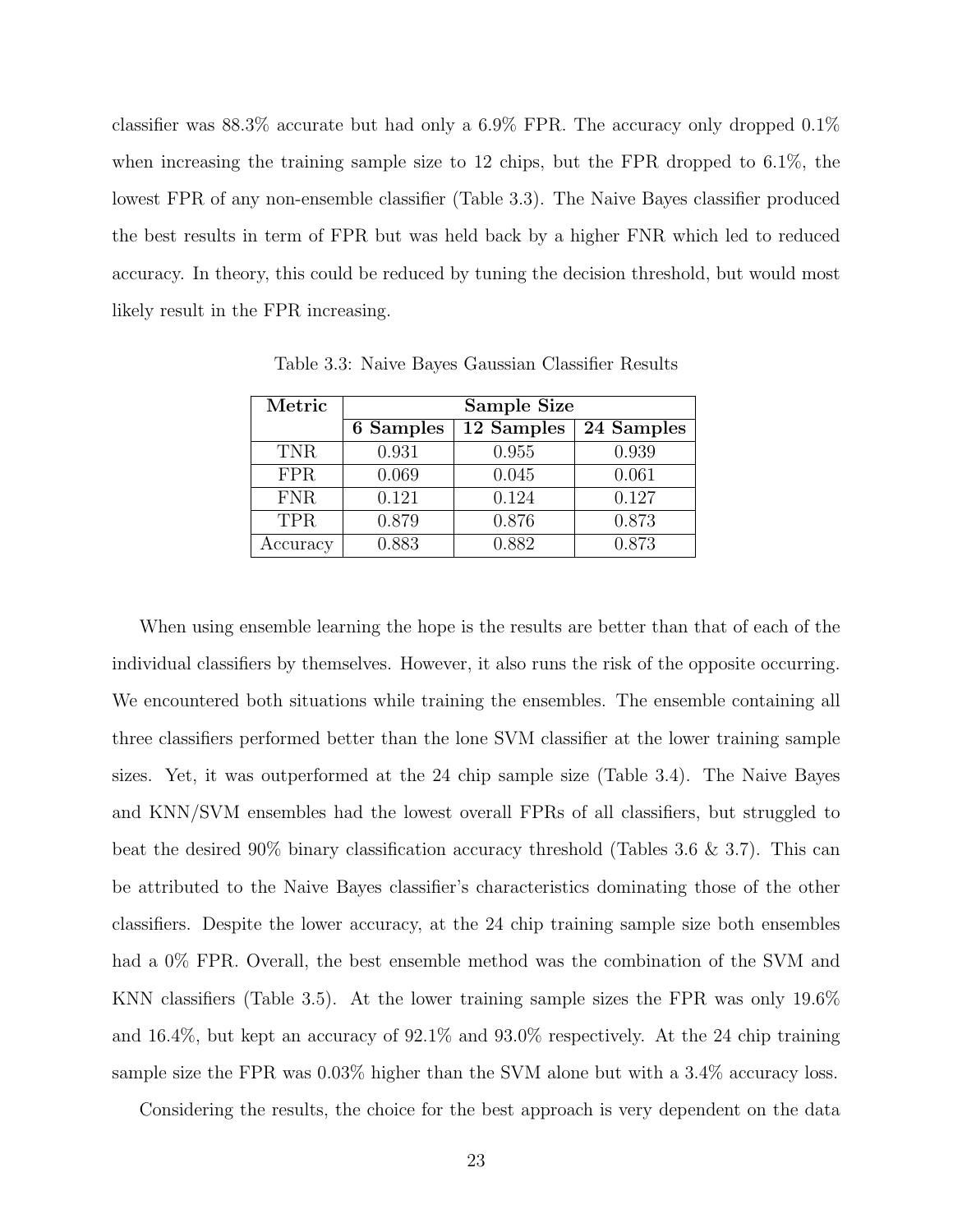| Metric     | Sample Size |            |            |
|------------|-------------|------------|------------|
|            | 6 Samples   | 12 Samples | 24 Samples |
| <b>TNR</b> | 0.785       | 0.796      | 0.908      |
| <b>FPR</b> | 0.215       | 0.204      | 0.092      |
| <b>FNR</b> | 0.066       | 0.062      | 0.055      |
| <b>TPR</b> | 0.934       | 0.938      | 0.945      |
| Accuracy   | 0.922       | 0.927      | 0.943      |

Table 3.4: SVM+KNN+NB Ensemble Classifier Results

Table 3.5: SVM+KNN Ensemble Classifier Results

| Metric     | Sample Size |            |            |
|------------|-------------|------------|------------|
|            | 6 Samples   | 12 Samples | 24 Samples |
| <b>TNR</b> | 0.804       | 0.836      | 0.926      |
| <b>FPR</b> | 0.196       | 0.164      | 0.074      |
| <b>FNR</b> | 0.069       | 0.062      | 0.058      |
| TPR.       | 0.931       | 0.938      | 0.942      |
| Accuracy   | 0.921       | 0.930      | 0.940      |

Table 3.6: SVM+NB Ensemble Classifier Results

| Metric     | Sample Size |                         |            |
|------------|-------------|-------------------------|------------|
|            | 6 Samples   | $\overline{12}$ Samples | 24 Samples |
| <b>TNR</b> | 0.939       | 0.953                   | 1.000      |
| <b>FPR</b> | 0.061       | 0.047                   | 0.000      |
| <b>FNR</b> | 0.125       | 0.127                   | 0.129      |
| <b>TPR</b> | 0.875       | 0.873                   | 0.871      |
| Accuracy   | 0.880       | 0.879                   | 0.881      |

Table 3.7: KNN+NB Ensemble Classifier Results

| Metric     | Sample Size |            |            |
|------------|-------------|------------|------------|
|            | 6 Samples   | 12 Samples | 24 Samples |
| <b>TNR</b> | 0.982       | 0.993      | 1.000      |
| <b>FPR</b> | 0.018       | 0.007      | 0.000      |
| <b>FNR</b> | 0.122       | 0.126      | 0.137      |
| <b>TPR</b> | 0.878       | 0.874      | 0.863      |
| Accuracy   | 0.886       | 0.883      | 0.873      |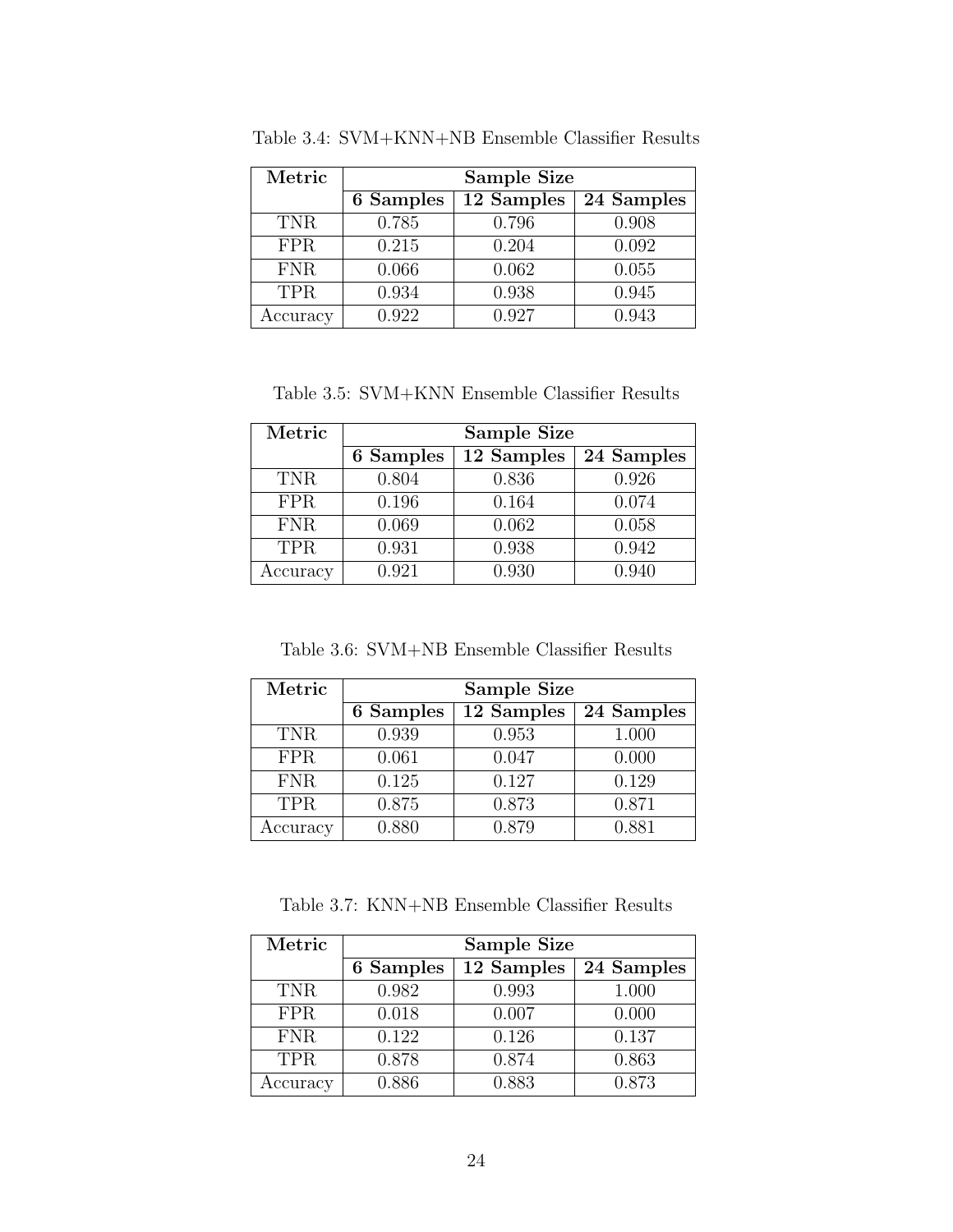set and desired outcomes. The Naive Bayes and KNN classifiers are extremely fast, simple, and do well at maintaining low FPRs and moderate accuracy throughout the sample sizes. Combining the SVM and KNN classifiers in an ensemble allowed the classifier to maintain greater than 90% accuracy, but kept the FPR lower compared to using a SVM alone. Thus, with very little data the best classification performance will come from a Naive Bayes or ensemble containing the Naive Bayes classifier such as the KNN and NB ensemble. However, with sufficient data the SVM classifier alone still provides the best trade off between accuracy and FPR.

#### 3.3 Summary of Contribution

.......The major contributions of this thesis have been highlighted below.

- Using RON Architecture to Detect Hardware Trojan: The FPGA implementation of the RON architecture was successfully able to collect frequency data for Trojan free ICs as well as combinational and sequential Trojan infected ICs.
- Comparison of Different Machine Learning Algorithms on Detecting Hardware Trojan: The quantitative comparison of four different machine learning algorithms showed several possible best options for a range of training set sizes. Large training sizes favored the SVM classifier while the Naive-Bayes and ensemble classifiers showed promise with smaller training sets.
- Validation with Silicon Results: The use of the the Nexys4 DDR FPGA board provided a data set that validates the results of the classifiers for detecting hardware Trojans in actual ICs.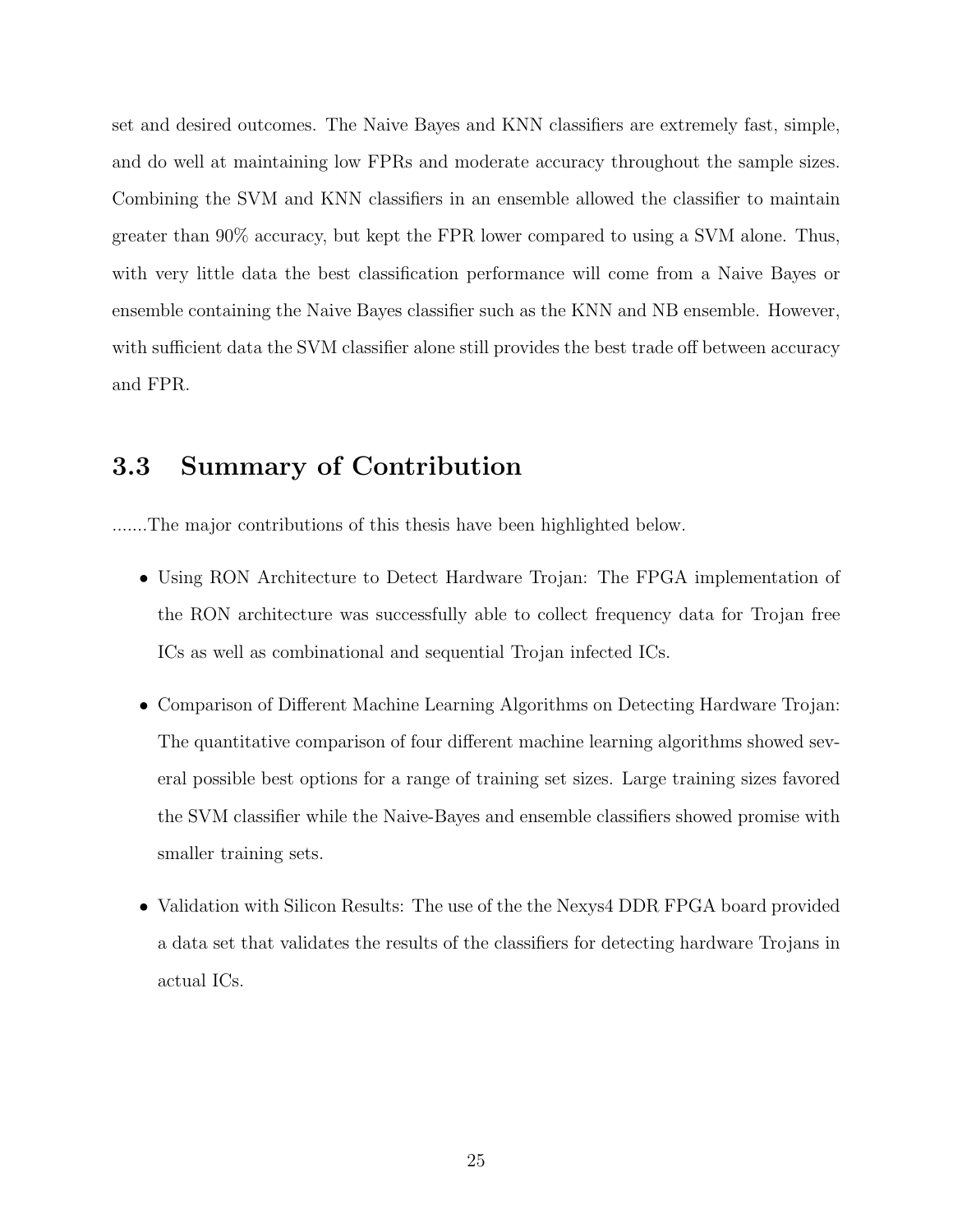### Chapter 4

## Future Work

As seen in the previous chapter and in other works, supervised machine learning methods can provide highly accurate results with the proper tuning and data sets. However, there is an inherent problem in that gathering large data sets is difficult. For an untrusted supply chain it requires the gathering data about a set of ICs before reverse engineering them and finding the known "golden" chips. This is often an expensive and laborious process. It also makes training effective classifiers difficult. As can be seen in the previous chapter the most effective classifiers performed well when they had larger training sets. Unfortunately in an untrusted supply chain there are not many workarounds to such a problem.

With this in mind, I have begun preliminary investigations into the use of unsupervised methods of classification. However, the results were insufficient for publication at this time. Unsupervised methods operate using a data set that is not marked whether the chips are Trojan free or infected. Rather, they use solely the features of the data set to learn about underlying patterns. Theoretically, this would allow the classification of chips with very little "golden" chip data. By looking at the suggested classifications and mapping it with the limited "golden" chips it may prove to be a viable option.

Additionally, generative models have proven to be very promising in the field of machine learning. One of the most difficult problems in the field is creating algorithms that are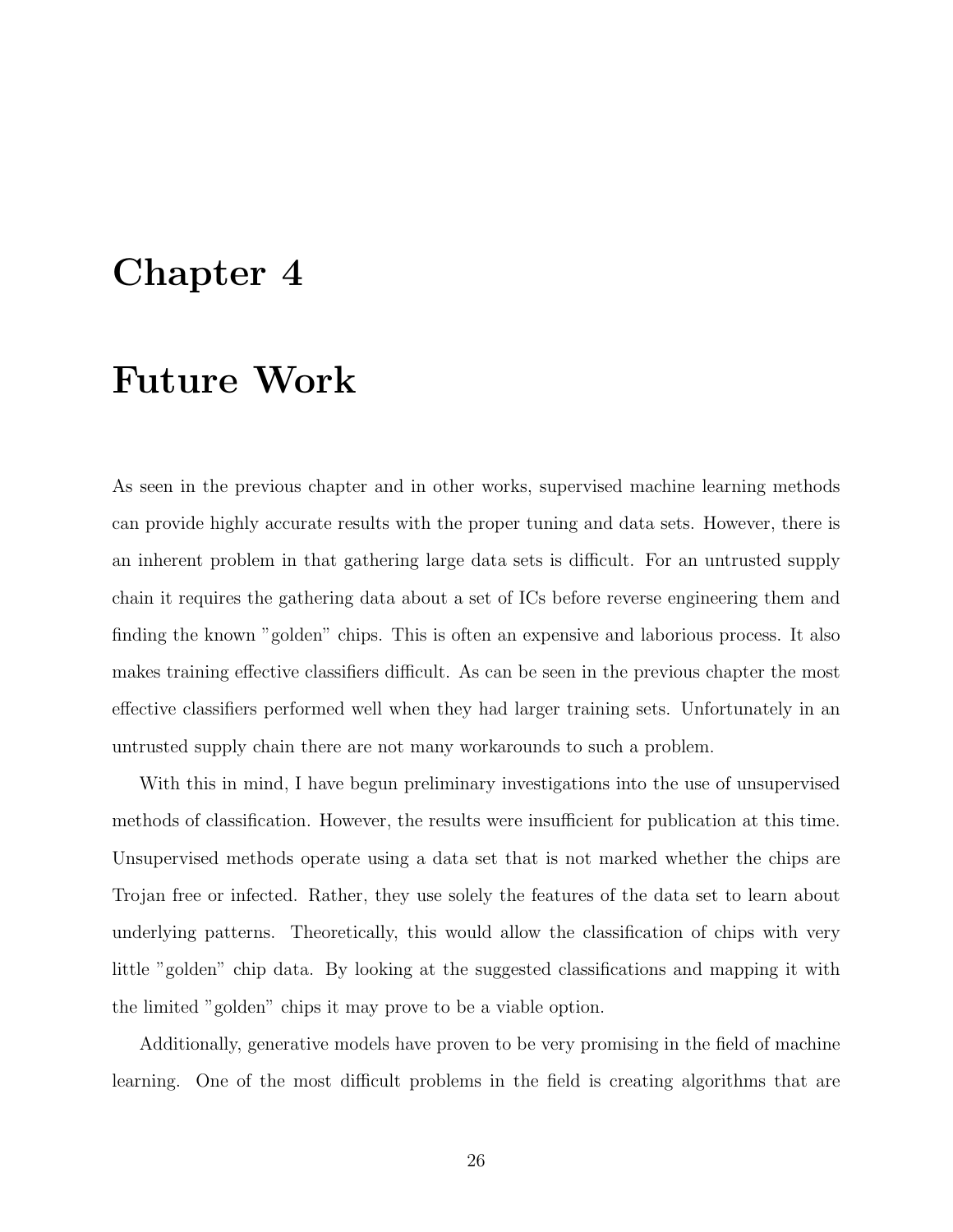truly learning and "understanding" the data. Generative models aim to do this by taking input data and using a neural network to create similar data to the original data set. The theory behind the generative approach is a model that can create similar data has effectively captured the features of the original data set. In the case of the generative adversarial network (GAN) the generated data is then fed to a adversarial network that makes decisions on whether the data came from the initial distribution or was created by the generative network. Not only does this create a network that is extremely efficient at generating data but one that is also a capable classifier. In the case of hardware Trojans, this may provide a means of accurate classification with very limited data sets.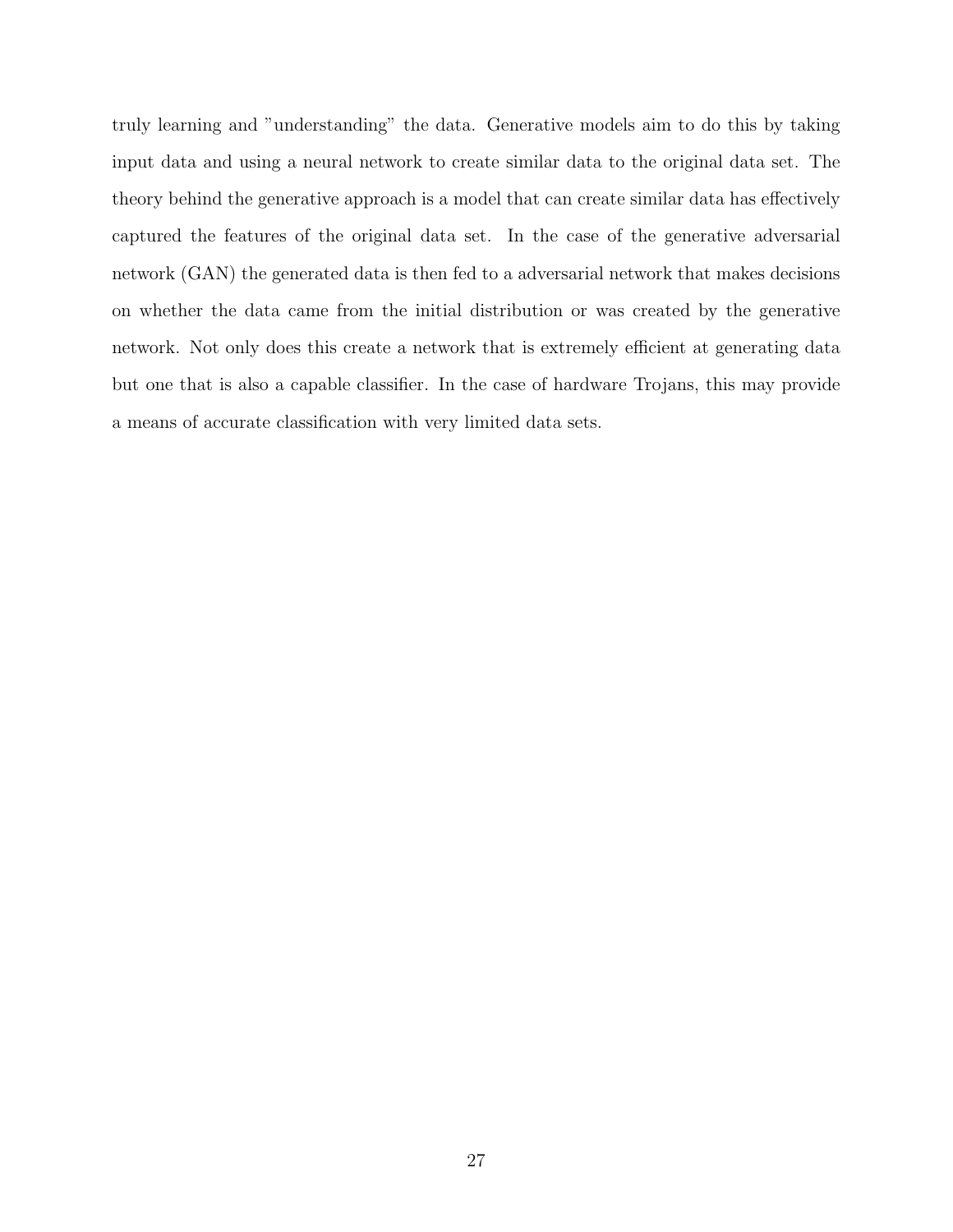## Chapter 5

## Conclusion

#### 5.1 Conclusion

While the field of hardware Trojan detection is relatively new, it is not without very difficult problems. Trojan developers are continuously working on their approaches and becoming better at hiding their malicious designs. This will continue to drive the need for efficient and accurate methods of Trojan detection. In this work, a quantitative comparison of four supervised machine learning algorithms' performance when classifying ICs based on their ring oscillator network frequencies was presented. This method was able to achieve 97.6% binary classification accuracy and a FPR of just 7.1% when using a SVM classifier, and ensemble approaches achieved ∼88% accuracy with nearly no false positives. Despite these promising results, supervised learning approaches are often impractical in a real supply chain. As discussed in 4, finding proven 'Golden chips' is a challenge and knowing which chips are infected at the scaled assumed in the data set is near impossible. The discussed future work aims to serve as a workaround for this problem.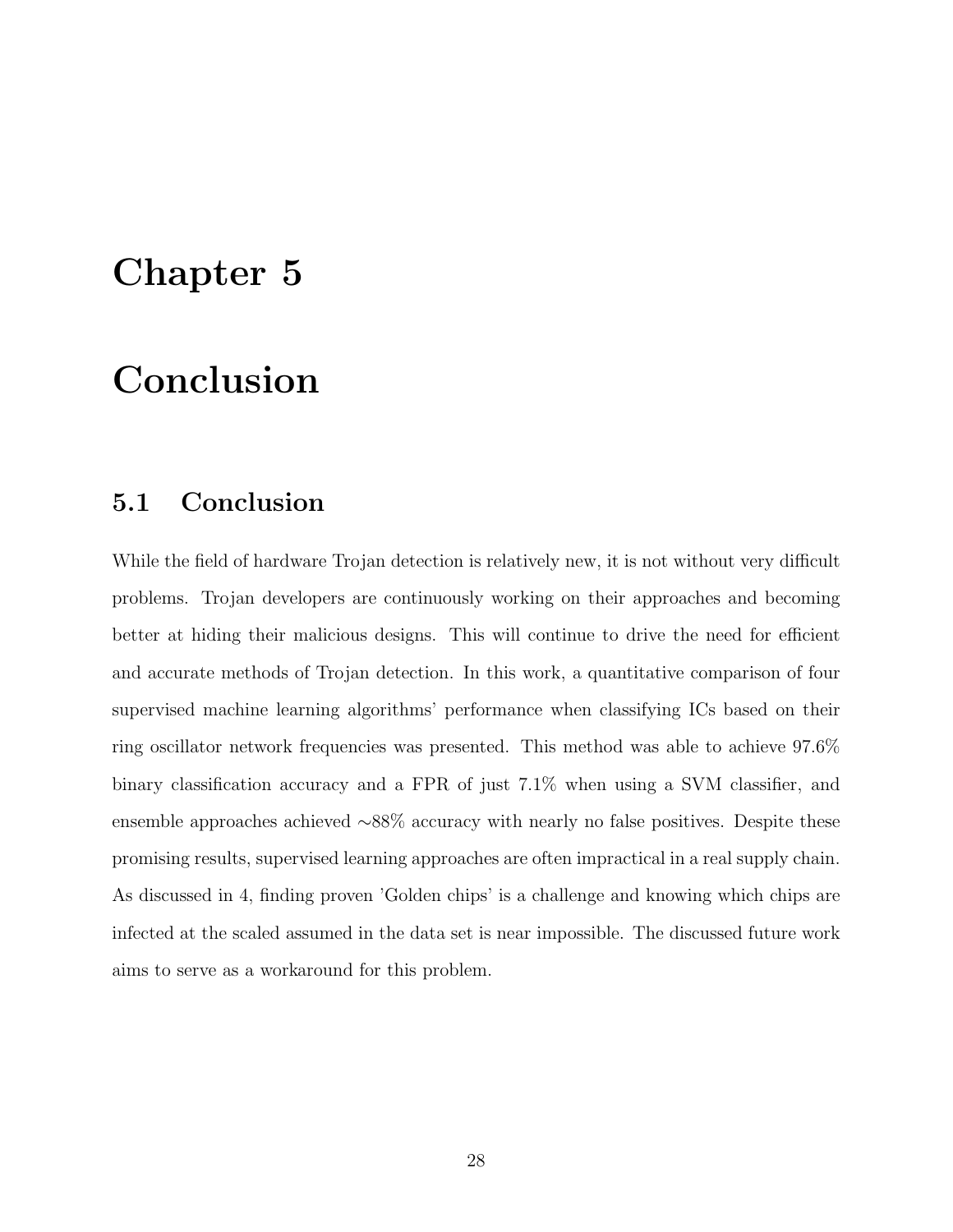#### 5.1.1 Acknowledgment

Portions of this work was supported in parts by the National Science Foundation under Grant Number CNS-1850241 and UAH NFR. We would like to thank Dr. Tehranipoor and Dr. Forte for sharing the resources on Trusthub [29].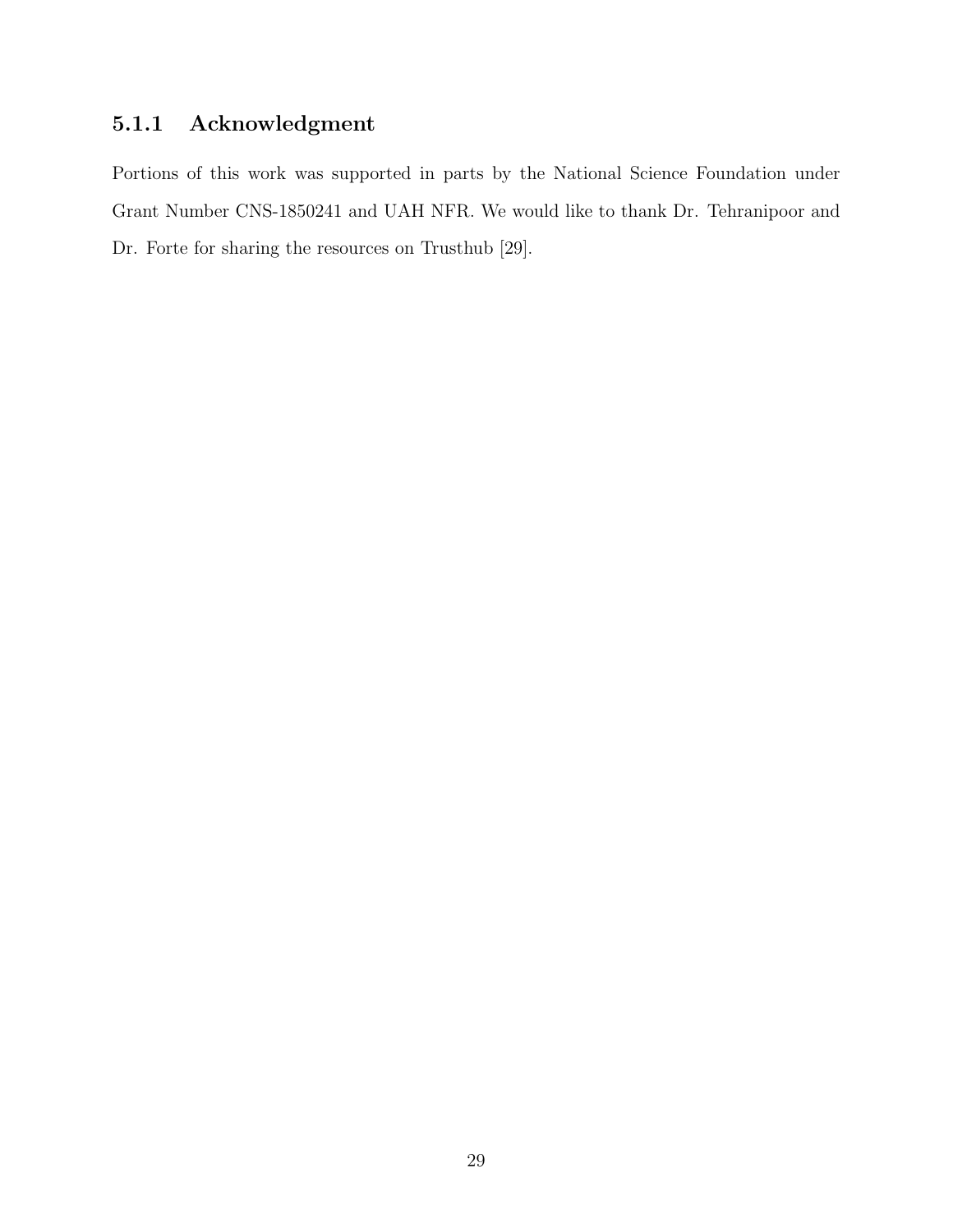## Bibliography

- [1] Robertson, J. and Riley, M. (2018). The Big Hack: How China Used a Tiny Chip to Infiltrate U.S. Companies. [online] Bloomberg.com. Available at: https://www.bloomberg.com/news/features/2018-10-04/the-big-hack-how-chinaused-a-tiny-chip-to-infiltrate-america-s-top-companies
- [2] M. Tehranipoor and F. Koushanfar, "A Survey of Hardware Trojan Taxonomy and Detection," in IEEE Design & Test of Computers, vol. 27, no. 1, pp. 10-25, Jan.-Feb. 2010.
- [3] Shakya, Bicky, Tony He, Hassan Salmani, Domenic Forte, Swarup Bhunia, and Mark Tehranipoor. "Benchmarking of hardware Trojans and maliciously affected circuits." Journal of Hardware and Systems Security 1, no. 1 (2017): 85-102.
- [4] Mark Tehranipoor and Hassan Salmani, "Trojan Benchmarks" Available: https://www.trust-hub.org/benchmarks/trojan"
- [5] Jyothi, Vinayaka, and Jeyavijayan JV Rajendran. "Hardware Trojan Attacks in FPGA and Protection Approaches." In The Hardware Trojan War, pp. 345-368. Springer, Cham, 2018.
- [6] Salmani, Hassan. "Trusted Testing Techniques for Hardware Trojan Detection." In Trusted Digital Circuits, pp. 109-119. Springer, Cham, 2018.
- [7] Cui, Xiaotong, Kaijie Wu, and Ramesh Karri. "Hardware Trojan detection using path delay order encoding with process variation tolerance." In 2018 IEEE 23rd European Test Symposium (ETS), pp. 1-2. IEEE, 2018.
- [8] Plusquellic, Jim, and Fareena Saqib. "Detecting Hardware Trojans Using Delay Analysis." In The Hardware Trojan War, pp. 219-267. Springer, Cham, 2018.
- [9] M. T. Rahman, D. Forte, Q. Shi, G. K. Contreras and M. Tehranipoor, "CSST: Preventing distribution of unlicensed and rejected ICs by untrusted foundry and assembly," 2014 IEEE International Symposium on Defect and Fault Tolerance in VLSI and Nanotechnology Systems (DFT), Amsterdam, 2014, pp. 46-51.
- [10] Rahman, Md Tauhidur, Domenic Forte, and Mark M. Tehranipoor. "Protection of Assets from Scan Chain Vulnerabilities Through Obfuscation." In Hardware Protection through Obfuscation, pp. 135-158. Springer, Cham, 2017.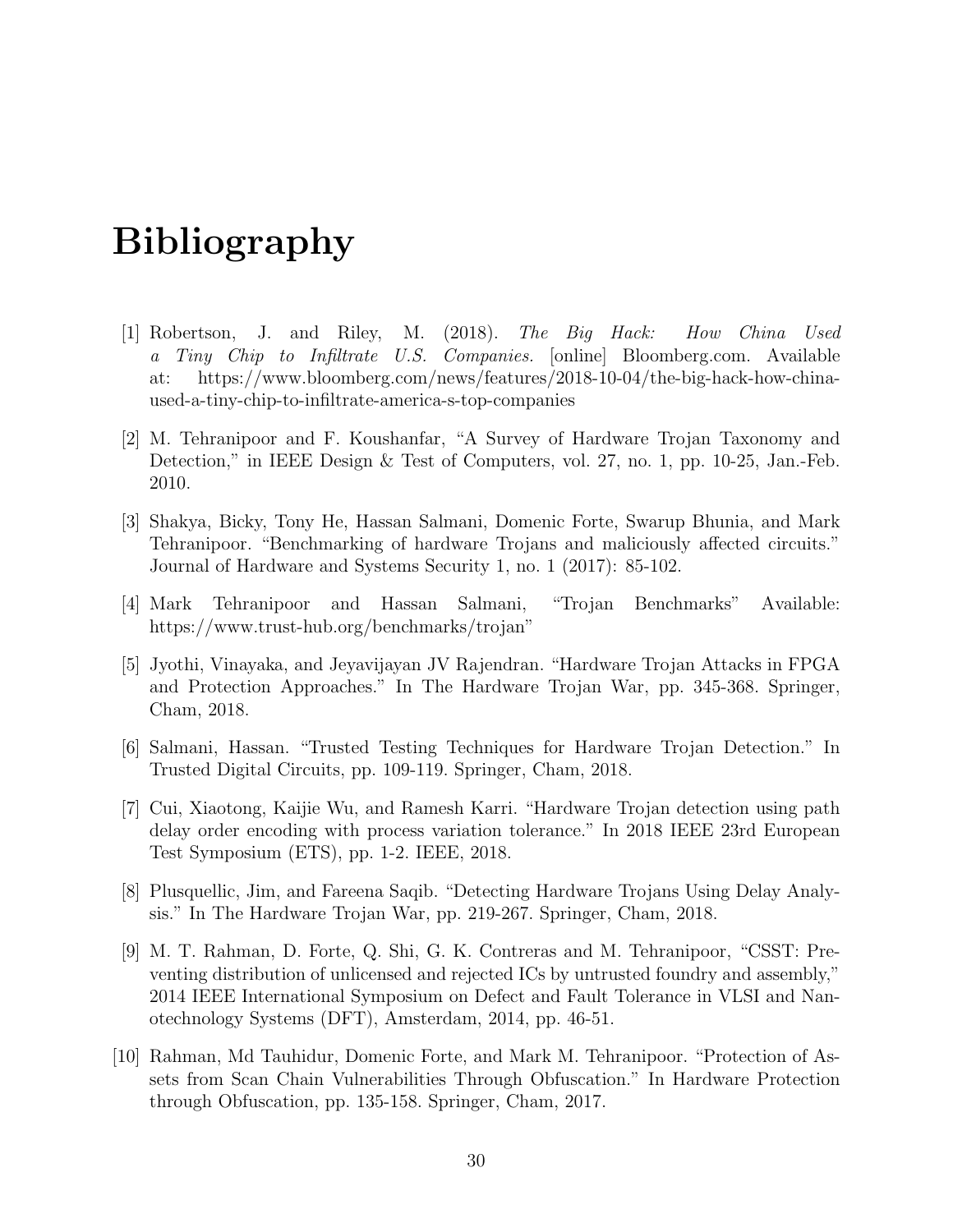- [11] Rahman, Md Tauhidur, Domenic Forte, Quihang Shi, Gustavo K. Contreras, and Mohammad Tehranipoor. "CSST: an efficient secure split-test for preventing IC piracy." In Test Workshop (NATW), 2014 IEEE 23rd North Atlantic, pp. 43-47. IEEE, 2014.
- [12] Banga, Mainak, and Michael S. Hsiao. "Hardware IP Trust." In The Hardware Trojan War, pp. 75-100. Springer, Cham, 2018.
- [13] Boyou Zhou et al., "Detecting Hardware Trojans using backside optical imaging of embedded watermarks," 2015 52nd ACM/EDAC/IEEE Design Automation Conference (DAC), San Francisco, CA, 2015, pp. 1-6.
- [14] Shane Kelly, Xuehui Zhang, Mohammed Tehranipoor, and Andrew Ferraiuolo, "Detecting Hardware Trojans using On-chip Sensors in an ASIC Design." Journal of Electronic Testing 31, no. 1 (2015): 11-26.
- [15] Tehranipoor, M., & Koushanfar, F. (2013). "A Survey of Hardware Trojan Taxonomy and Detection." IEEE Design & Test, 1–1.
- [16] Wang, Xiaoxiao & Tehranipoor, Mark & Plusquellic, J. (2008). Detecting malicious inclusions in secure hardware: Challenges and solutions. 15-19. 10.1109/HST.2008.4559039.
- [17] Karimian, Nima & Tehranipoor, Fatemeh & Forte, Domenic & Rahman, Md Tauhidur. (2015). Genetic Algorithm for Hardware Trojan Detection with Ring Oscillator Network (RON).
- [18] Bronshtein, A, "A quick introduction to K-Nearest Neighbors Algorithm". 2017.
- [19] Ng, A. "CCS229 Lecture Notes: Support Vector Machines". Stanford University, 2018.
- [20] Lever, Jake, Martin Krzywinski, and Naomi Altman. "Points of significance: Principal component analysis." (2017): 641.
- [21] Tang, Min, Jie-yi Zhao, Ruo-feng Tong, and Dinesh Manocha, "GPU accelerated convex hull computation." Computers & Graphics 36, no. 5 (2012): 498-506.
- [22] Yang, Zhiguang, and Haizhou Ai. "Demographic classification with local binary patterns." In International Conference on Biometrics, pp. 464-473. Springer, Berlin, Heidelberg, 2007.
- [23] Chapelle, Olivier, Bernhard Scholkopf, and Alexander Zien. "Semi-supervised learning (chapelle, o. et al., eds.; 2006)[book reviews]." IEEE Transactions on Neural Networks 20, no. 3 (2009): 542-542.
- [24] Denoeux, Thierry. "A k-nearest neighbor classification rule based on Dempster-Shafer theory." IEEE transactions on systems, man, and cybernetics 25, no. 5 (1995): 804-813.
- [25] Suykens, Johan AK, and Joos Vandewalle, "Least squares support vector machine classifiers." Neural processing letters 9, no. 3 (1999): 293-300.